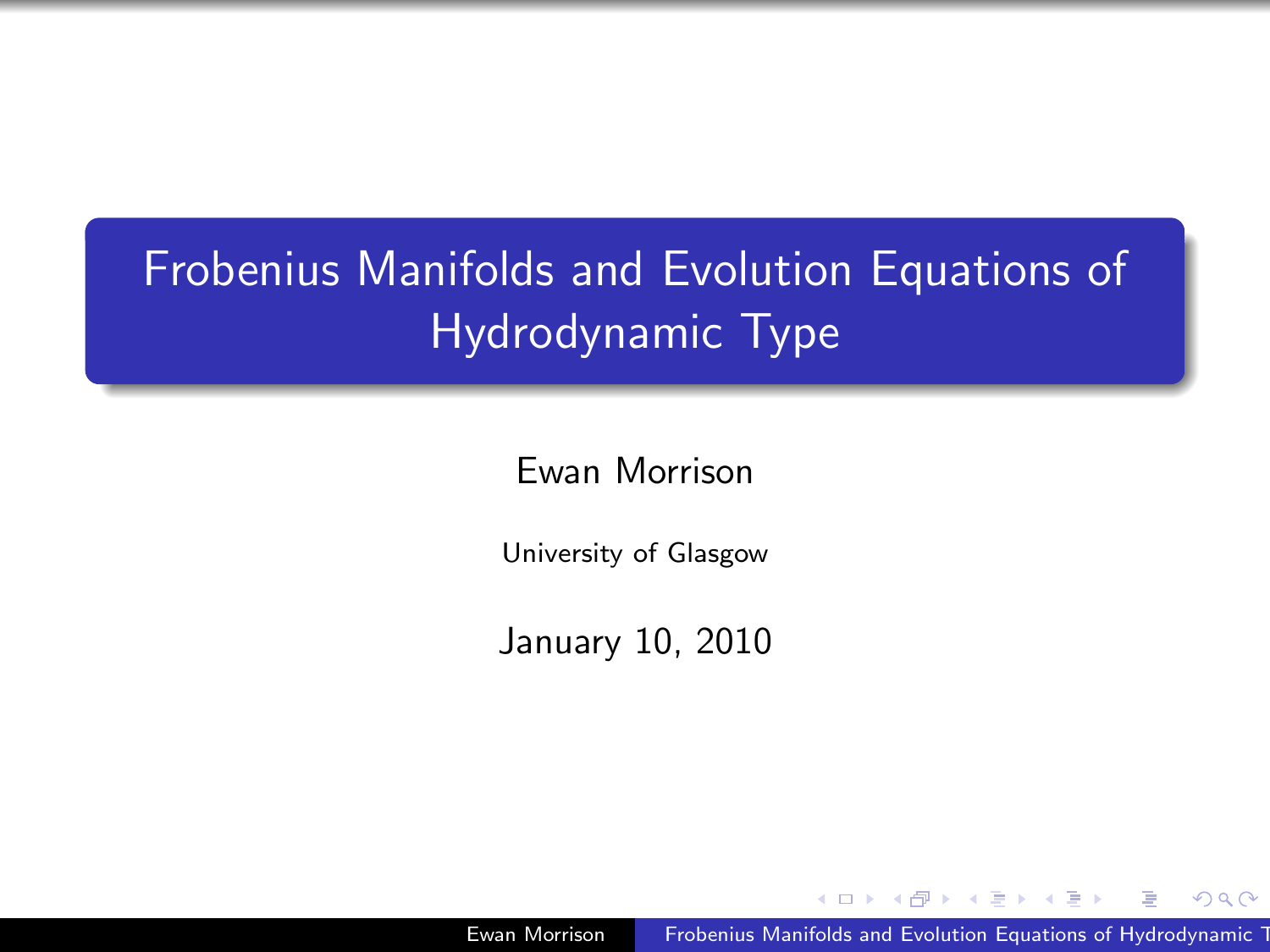- 1. A (very) brief introduction to the theory of Frobenius manifolds.
- 2. Getting from Frobenius manifolds to evolution equations of hydrodynamic type.
- 3. Symmetries of Frobenius manifolds lifted to hydrodynamic systems.

This is joint work with my supervisor Dr. Ian Strachan.

**何 ) ( 三 )** ( 三 )

 $QQ$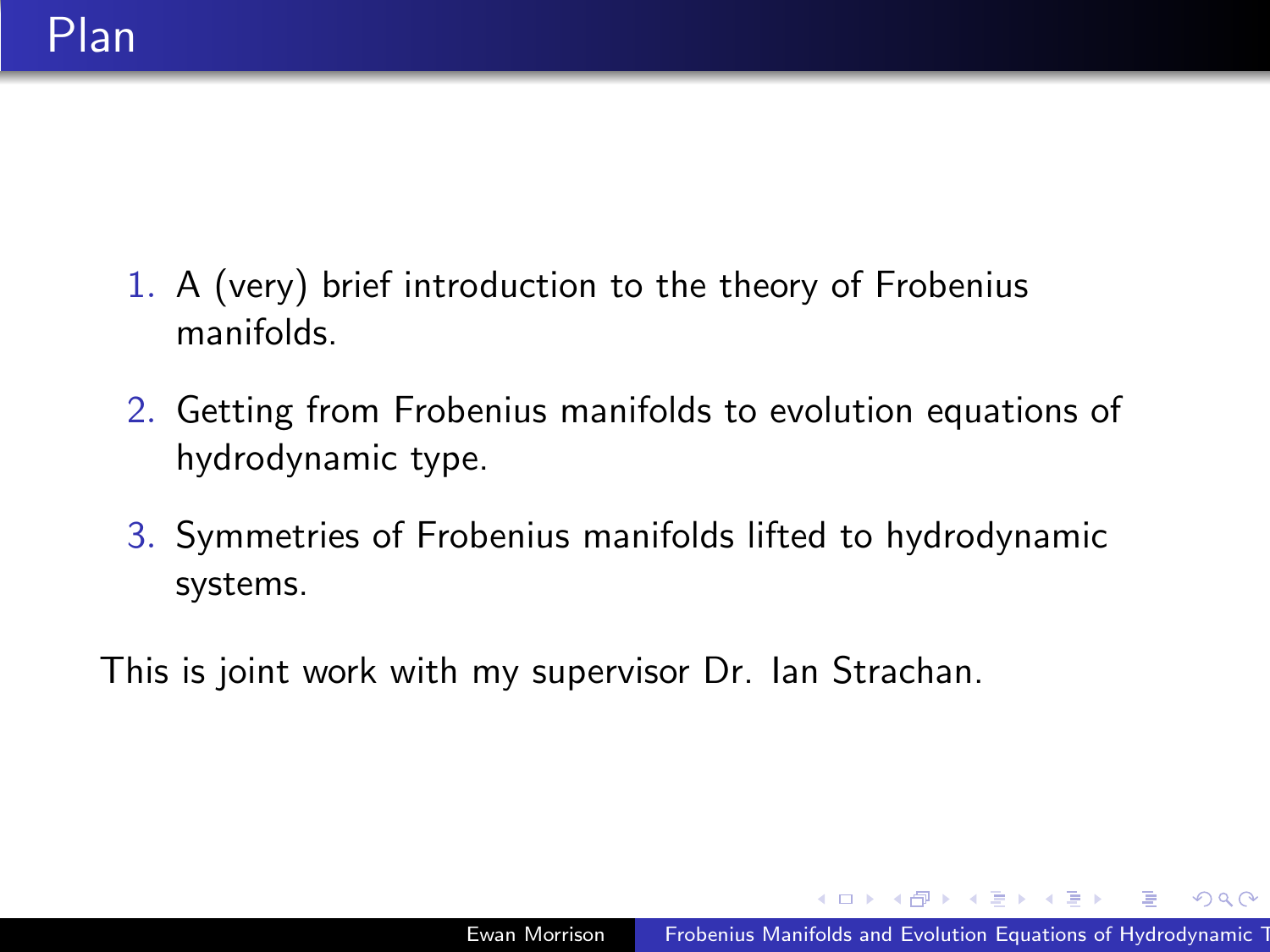Frobenius manifolds lie at the cross roads between many branches of mathematics...



 $x = x$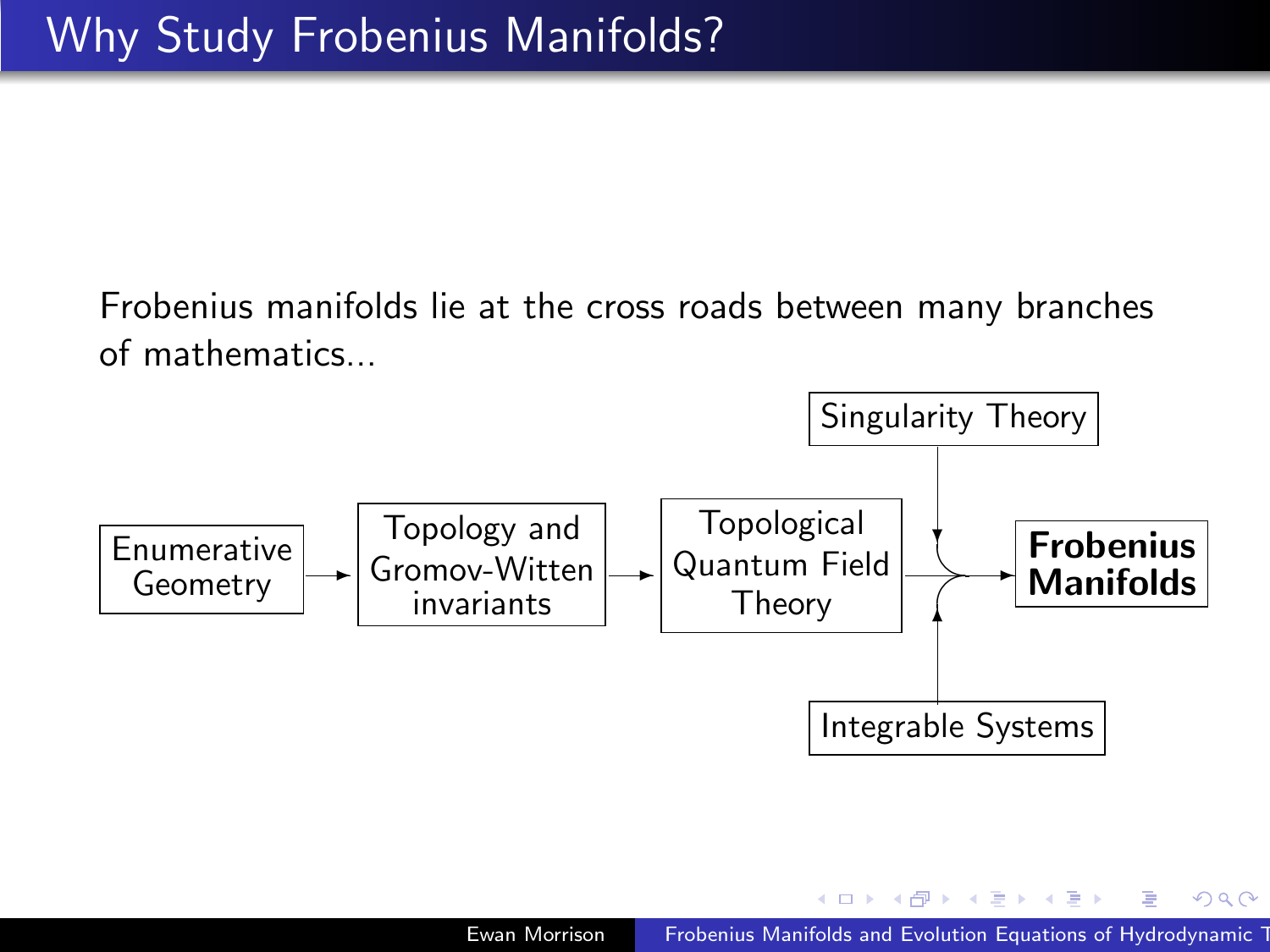#### Frobenius Algebras

**Definition**. The triple  $(A, \circ, \langle \cdot, \cdot \rangle)$  is said to constitute a (commutative, associative) Frobenius algebra if:

- $(A, \circ)$  is a commutative associative algebra over  $\mathbb C$  with unity e;
- The bilinear pairing  $\langle \cdot , \cdot \rangle$  and mutiplication  $\circ$  satisfy the following Frobenius condition

$$
\langle X\circ Y,Z\rangle=\langle X,Y\circ Z\rangle,\quad X,Y,Z\in A.
$$

**Example.** Let  $G = \{g_1, g_2, ..., g_n\}$  be a finite (commutative) group with identity  $g_1$ , and let  $\mathbb{C}G$  be the group ring over G. Then  $\langle \cdot , \cdot \rangle$  defined on the basis by

$$
\langle g_i, g_j \rangle = \left\{ \begin{array}{ll} 1 & \text{if } g_i g_j = g_1, \\ 0 & \text{else} \end{array} \right.
$$

endows  $\mathbb{C}G$  with the structure of a (commutative) Frobenius algebra.  $AB = AB + AB + AB$ 

 $\eta$ an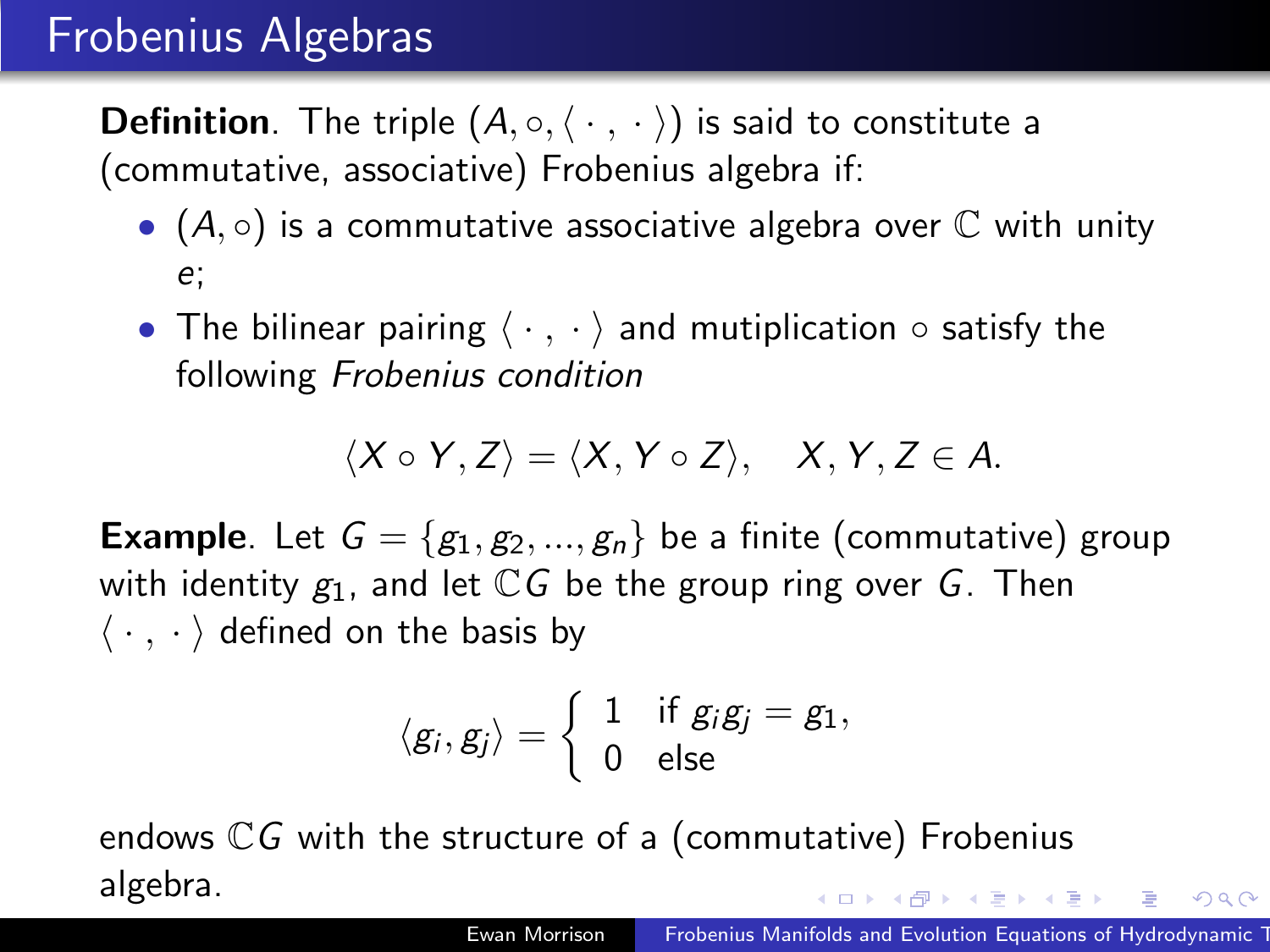Definition. Let M be an N-dimensional smooth manifold with a smoothly varying Frobenius algebra structure on each tangent space. We say the data  $(M, \circ, \langle \cdot, \cdot \rangle, e, E)$  define a Frobenius manifold if

(i) 
$$
\eta := \langle \cdot, \cdot \rangle
$$
 defines a flat metric on M;

(ii) 
$$
\nabla e = 0
$$
;

(iii) 
$$
\nabla_{W}c(X, Y, Z)
$$
 is a totally symmetric (0, 4)-tensor, where  $c(X, Y, Z) := \langle X \circ Y, Z \rangle$ ;

(iv) ∃E ∈ Γ(TM) such that

$$
\nabla(\nabla(E))=0, \quad \mathcal{L}_{E}\eta=(2-d)\eta, \quad \mathcal{L}_{E}\circ=\circ, \quad \mathcal{L}_{E}e=-e,
$$

for some constant d.

つくい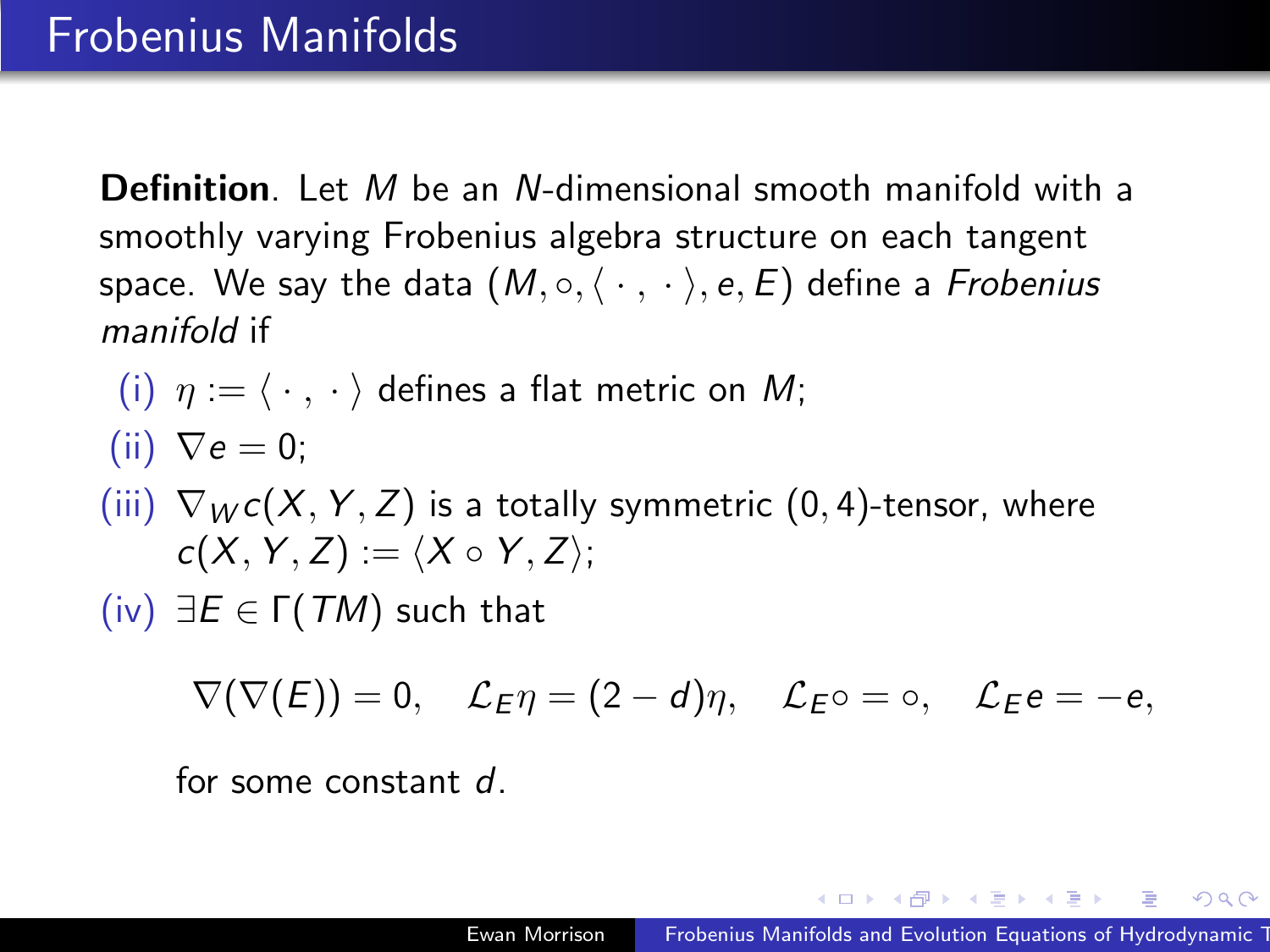### Frobenius Manifolds and the WDVV Equations

There is a correspondence between Frobenius manifolds and solutions of the WDVV equations, which is established as follows.

- Since  $\eta$  is flat, one may choose flat coordinates  $(t^1,...,t^N)$ such that the functions  $\eta_{\alpha\beta}=\langle\frac{\partial}{\partial t^\alpha},\frac{\partial}{\partial t}$  $\frac{\partial}{\partial t^{\beta}}\rangle$  are constants.
- The condition (ii)  $\nabla e = 0$  means this can be done in such a way that  $e=\frac{\partial}{\partial t}$  $\frac{\partial}{\partial t^1}$ .
- Symmetry of  $\nabla c$  reads in *t*-coordinates  $c_{\alpha\beta\gamma,\kappa} = c_{\alpha\beta\kappa,\gamma}$ , and so by the Poincaré lemma we may introduce a potential  $A_{\alpha\beta}$ s.t.

$$
c_{\alpha\beta\gamma} = \frac{\partial A_{\alpha\beta}}{\partial t^{\gamma}}.
$$
 (1)

Further symmetry of  $c$  implies the existence of  $F$ , called the free energy of the Frobenius manifold such that

$$
c_{\alpha\beta\gamma} = \frac{\partial^3 F}{\partial t^\alpha \partial t^\beta \partial t^\gamma}
$$
 (2)

何 ▶ ( 三 ) ( 三 )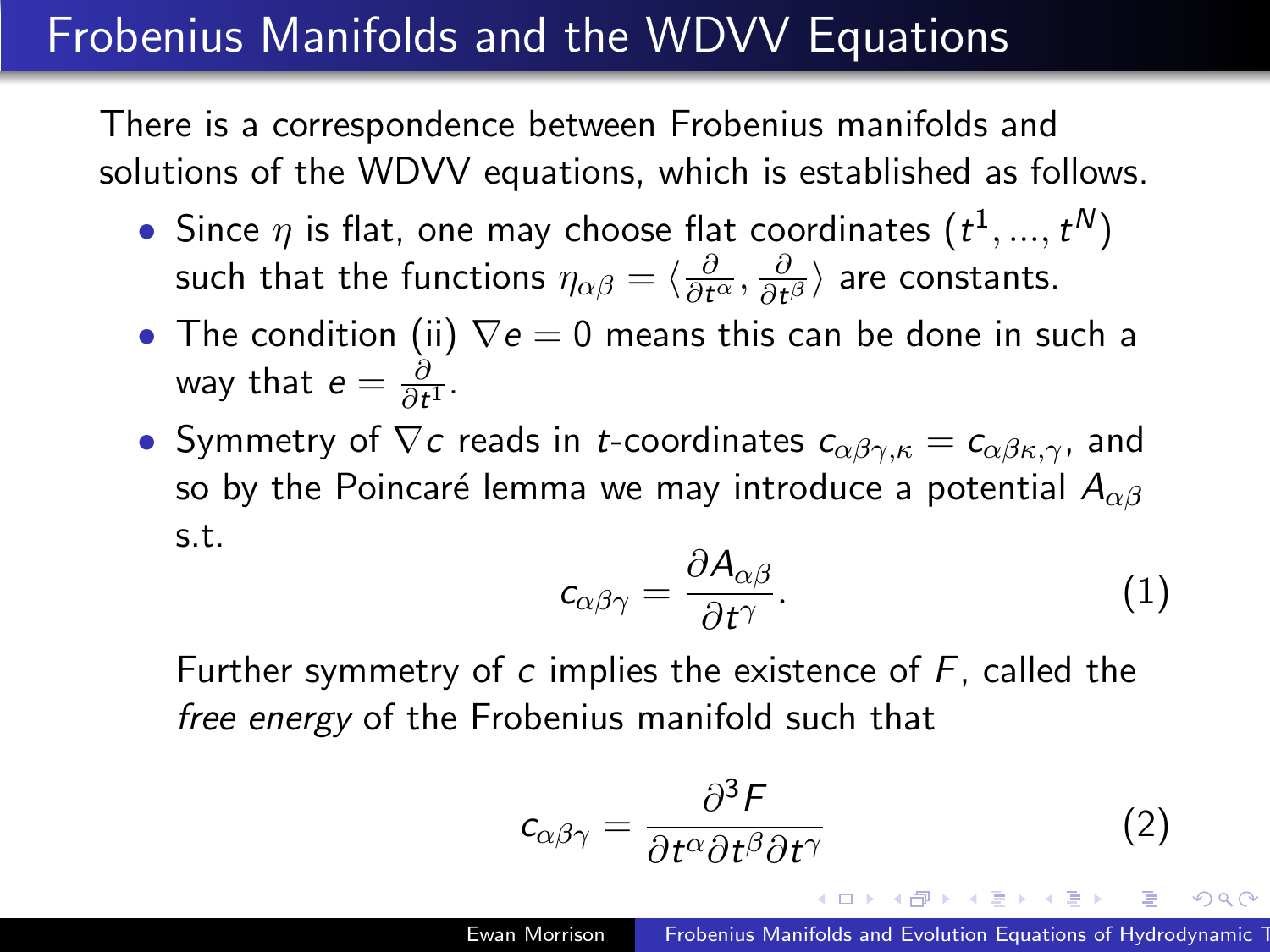### Frobenius Manifolds and the WDVV Equations contd.

• The components of  $\circ$  are then given by  $c^{\alpha}_{\beta\gamma}=\eta^{\alpha\varepsilon}c_{\varepsilon\beta\gamma}$ ,

$$
\partial_{\alpha}\circ\partial_{\beta}|_{t}:=c_{\alpha\beta}^{\gamma}(t)\partial_{\gamma}.
$$

The associativity condition gives the following system of nonlinear PDEs for the function F:

$$
\frac{\partial^3 F}{\partial t^{\alpha}\partial t^{\beta}\partial t^{\lambda}}\eta^{\lambda\mu}\frac{\partial^3 F}{\partial t^{\mu}\partial t^{\delta}\partial t^{\gamma}} = \frac{\partial^3 F}{\partial t^{\delta}\partial t^{\beta}\partial t^{\lambda}}\eta^{\lambda\mu}\frac{\partial^3 F}{\partial t^{\mu}\partial t^{\alpha}\partial t^{\gamma}},
$$
(3)

called the WDVV equations. Note: This is a strong, indeed quadratic condition on  $c_{\alpha\beta\gamma}$ !

• The conditions (iv) lead to demanding  $F$  be a quasihomogeneous function

$$
\mathcal{L}_E F = (3 - d)F
$$
 modulo quadratic terms in t. (4)

母 ト イヨ ト イヨ ト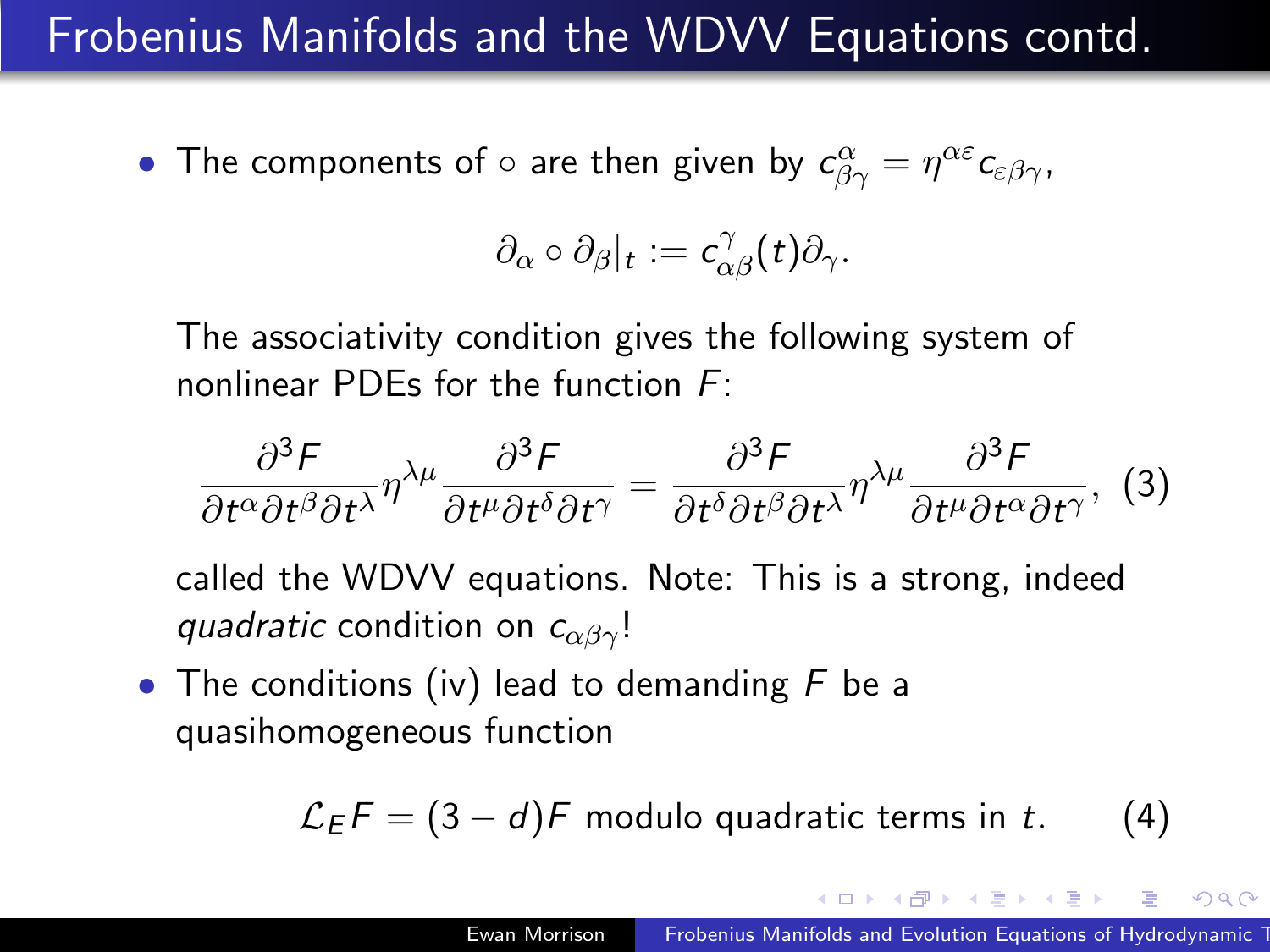

 $\equiv$ 

メスラメ ほんじ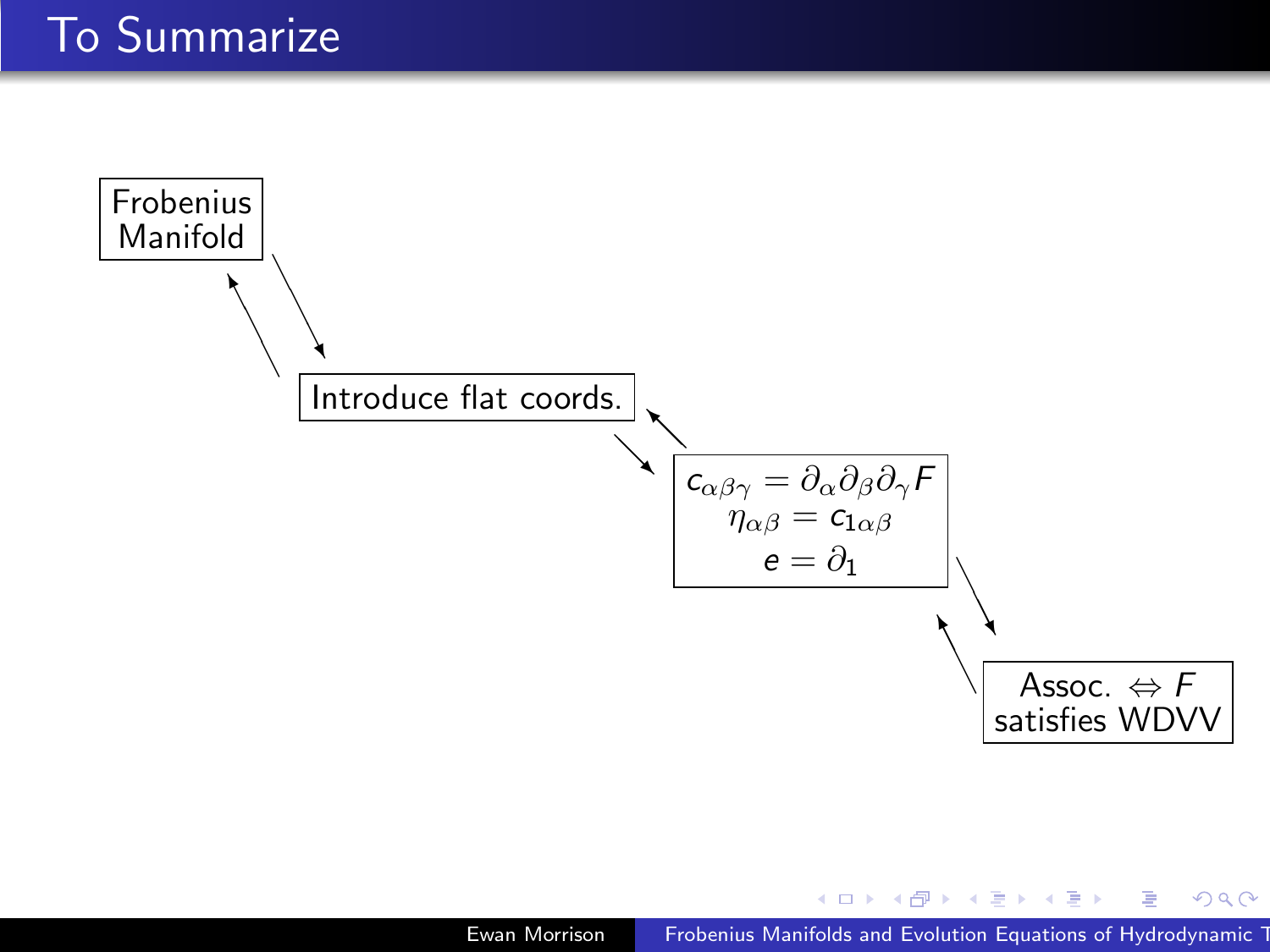#### An Example

Consider the following three dimensional example:

$$
F = \frac{1}{2}(t^1)^2 t^3 + \frac{1}{2}t^1(t^2)^2 - \frac{(t^2)^4}{16}\gamma(t^3); \quad E = t^1 \partial_1 + \frac{1}{2}t^2 \partial_2, \tag{5}
$$

where  $\gamma$  is some unknown 1-periodic function. In order for F to satisfy WDVV,  $\gamma$  must satisfy Chazy's equation,

$$
\gamma'''(t^3) = 6\gamma(t^3)\gamma''(t^3) - 9(\gamma'(t^3))^2.
$$
 (6)

Here  $d = 1$ :

$$
\mathcal{L}_E(F) = 2F. \tag{7}
$$

The main property of the Chazy equation is an  $SL(2,\mathbb{C})$  invariance:

<span id="page-8-0"></span>
$$
t^{3} \mapsto \frac{at^{3} + b}{ct^{3} + d}, \quad ad - bc = 1,
$$
  
\n
$$
\gamma(t^{3}) \mapsto (ct^{3} + d)^{2}\gamma(t^{3}) + 2c(ct^{3} + d).
$$
 (8)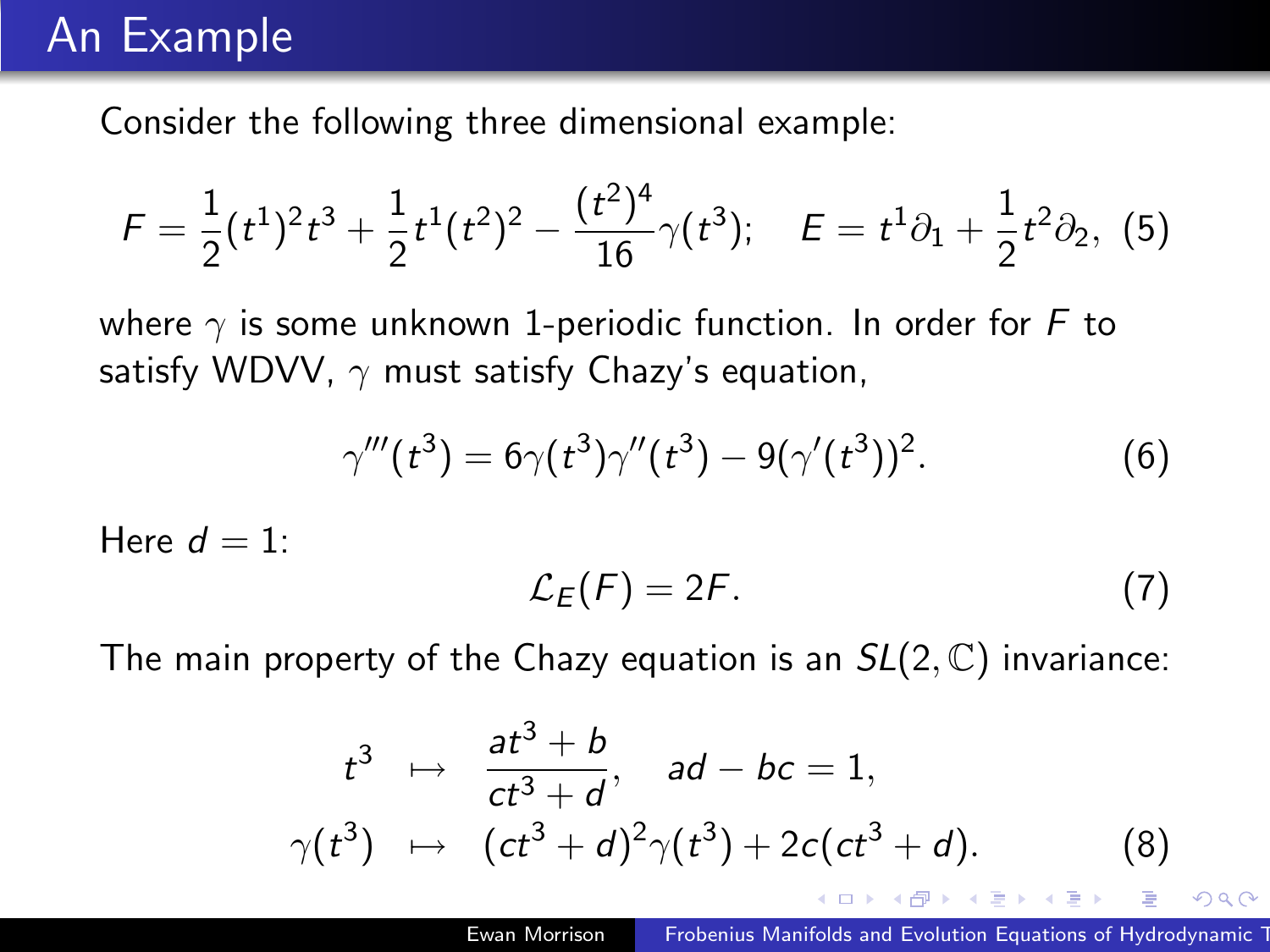The metric in flat coordinates is

$$
\partial_1 \partial_\alpha \partial_\beta F = (c_{1\alpha\beta}) = (\eta_{\alpha\beta}) = \begin{pmatrix} 0 & 0 & 1 \\ 0 & 1 & 0 \\ 1 & 0 & 0 \end{pmatrix}.
$$
 (9)

The remaining non-zero entries of the (covariant) multiplication tensor are

$$
c_{222} = -\frac{3}{2}\gamma(t^3)t^2, \qquad c_{223} = -\frac{3}{4}(t^2)^2\gamma'(t^3), c_{233} = -\frac{1}{4}(t^2)^3\gamma''(t^3), \qquad c_{333} = -\frac{1}{16}(t^2)^4\gamma'''(t^3).
$$
 (10)

(Recall  $c_{\alpha\beta\gamma} = \partial_{\alpha}\partial_{\beta}\partial_{\gamma}F.$ )

 $\mathcal{A} \xrightarrow{\sim} \mathcal{B} \rightarrow \mathcal{A} \xrightarrow{\sim} \mathcal{B} \rightarrow$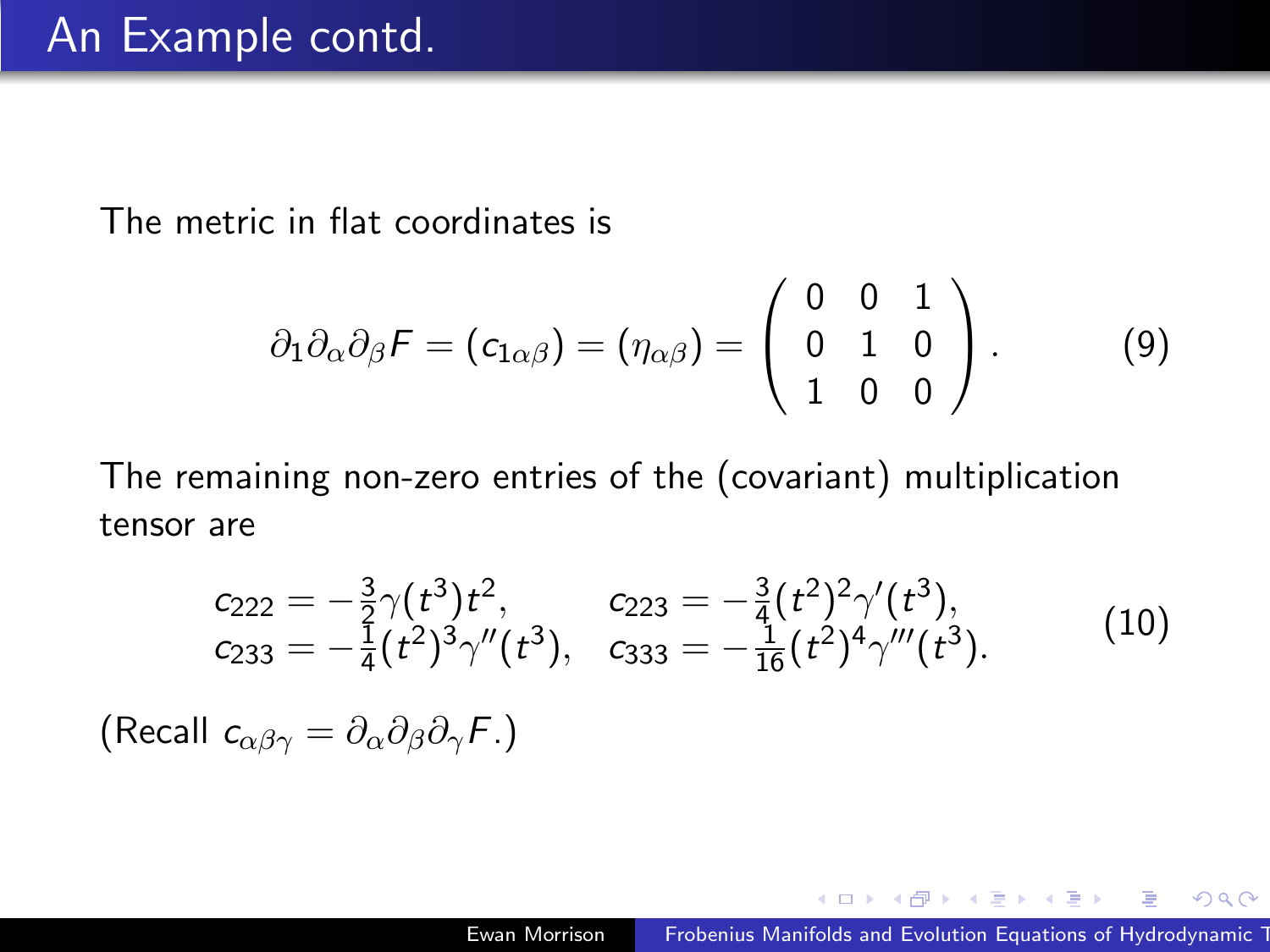We may define on a Frobenius manifold a one parameter family of flat connections:

Let  $\nabla$  be a flat connection, and  $\circ$  define a multiplication of tangent vectors on a manifold. Then we may define a 1-parameter family of connections via

$$
\tilde{\nabla}_X^{\lambda} Y = \nabla_X Y + \lambda X \circ Y. \tag{11}
$$

Now,  $\circ$  commutative  $\Rightarrow \tilde{\nabla}^{\lambda}$  is torsion free  $\forall \lambda$ . Further, requiring zero curvature  $\forall \lambda$ .

 $\left\{\tilde{R}^{\lambda}=0\right\}\equiv \left\{\begin{array}{c} \circ \text{ is associative, and the tensor} \ \nabla_{W}c(X,Y,Z):=\nabla_{W}\langle X\circ Y,Z\rangle \text{ totally symm.}\end{array}\right\}.$ 

So, on a Frobenius manifold,  $\tilde{\nabla}^{\lambda}$  is flat for all  $\lambda.$ 

御 ト イヨ ト イヨ トー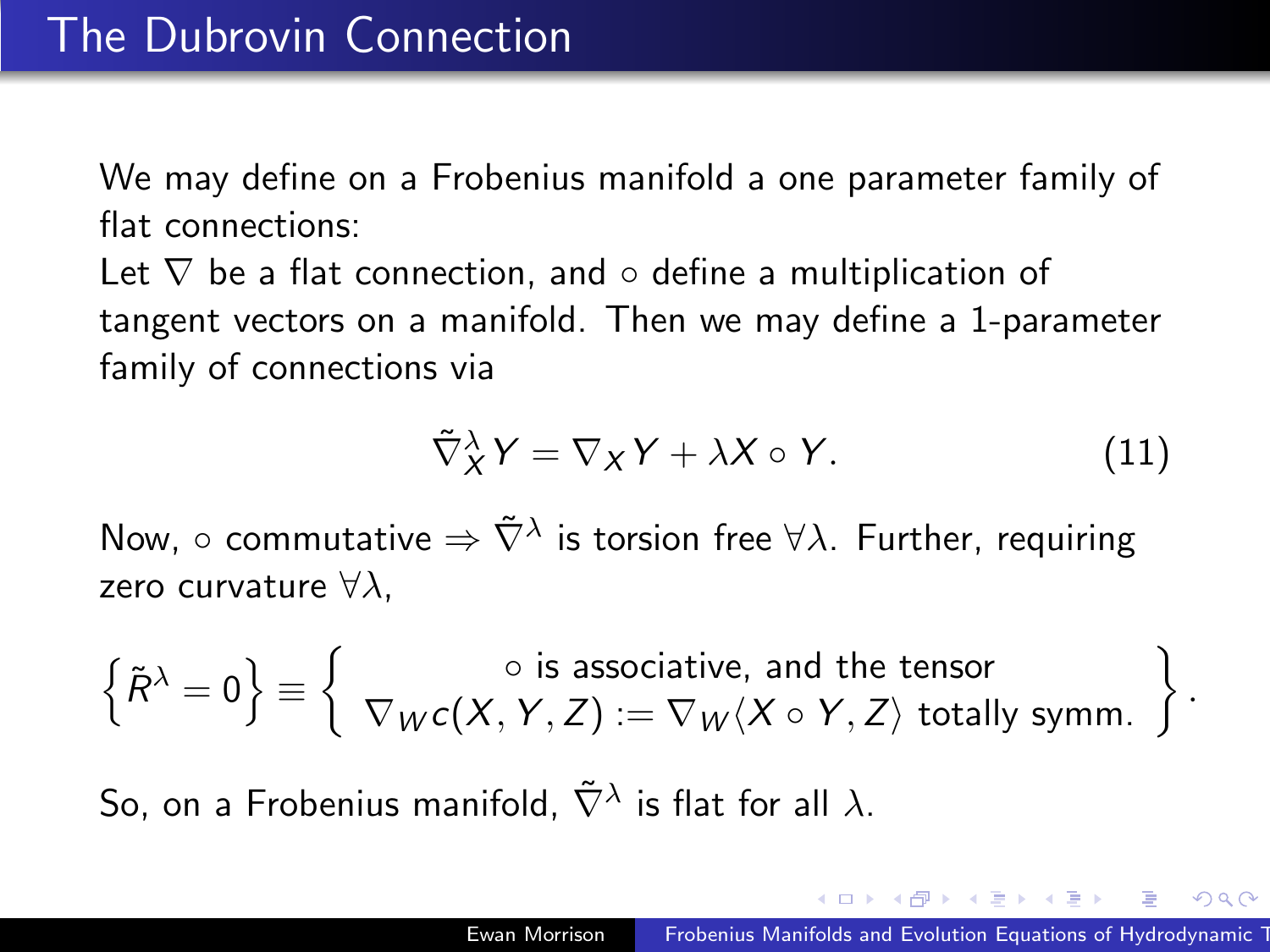### The Gauss-Manin Equation

Then we may choose flat coordinates  $\tilde{t}^i(t^1,...,t^{\mathcal{N}},\lambda)$  satisfying  $\tilde{\nabla}^{\lambda}d\tilde{t}^{i}=0.$  In coordinates  $\{t^{\alpha}\}$  this reads:

<span id="page-11-0"></span>
$$
\frac{\partial^2 \tilde{t}^k}{\partial t^\alpha \partial t^\beta} = \lambda c_{\alpha\beta}^\nu \frac{\partial \tilde{t}^k}{\partial t^\nu}.
$$
 (12)

Note that for  $\lambda = 0$  these are just the flat coordinates for  $\langle \cdot, \cdot \rangle$ . In this spirit, we look for solutions of the form

$$
\tilde{t}^{i}(t^{1},...,t^{N},z)=\sum_{n=0}^{\infty}\lambda^{n}h_{(n,i)}(t^{1},...,t^{N}).
$$
\n(13)

Equating powers of  $\lambda$  we have,

<span id="page-11-1"></span>
$$
\frac{\partial^2 h_{(n,i)}}{\partial t^\alpha \partial t^\beta} = c^{\nu}_{\ \alpha\beta} \frac{\partial h_{(n-1,i)}}{\partial t^{\nu}}.
$$
 (14)

We start the recursion off by suitably defining  $h_{(0,\alpha)}:=t_\alpha.$   $(12)$  is called the Gauss-Manin equation.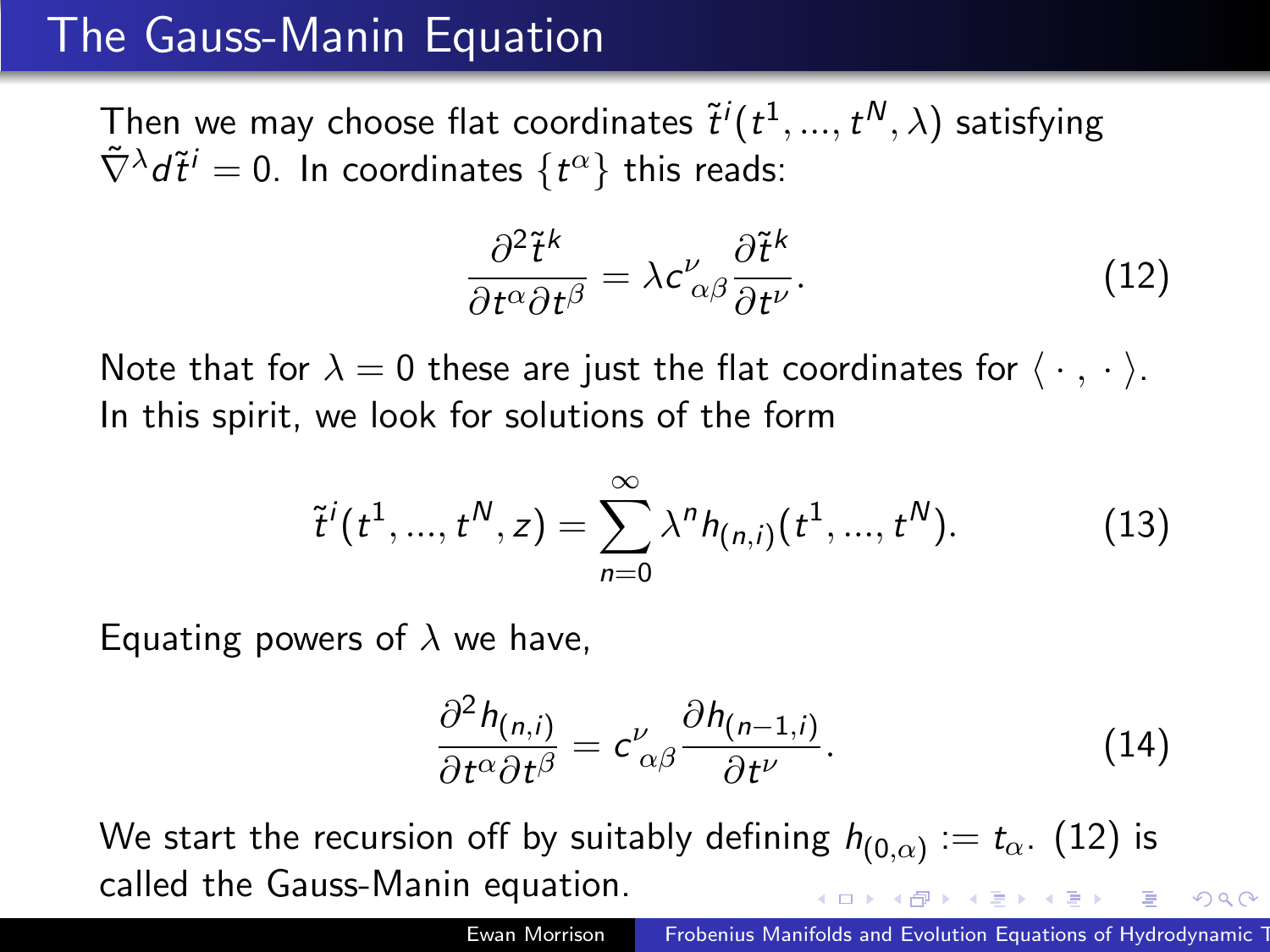Solving the Gauss-Manin equation for the above mentioned example, we have

$$
h_{(0,1)} = t^3, \t h_{(1,1)} = t^1 t^3 + \frac{1}{2} (t^2)^2,
$$
  
\n
$$
h_{(0,2)} = t^2, \t h_{(1,2)} = t^1 t^2 - \frac{1}{4} \gamma (t^3) (t^2)^3,
$$
  
\n
$$
h_{(0,3)} = t^1, \t h_{(1,3)} = \frac{1}{2} (t^1)^2 - \frac{(t^2)^4}{16} \gamma'(t^3),
$$

$$
h_{(2,1)} = \frac{1}{2}t^1(t^2)^2 - \frac{1}{8}\gamma(t^3)(t^2)^4 + \frac{1}{2}(t^1)^2t^3 - \frac{(t^2)^4t^3}{16}\gamma'(t^3),
$$
  
\n
$$
h_{(2,2)} = \frac{1}{2}(t^1)^2t^2 - \frac{1}{4}t^1(t^2)^2\gamma(t^3) + \frac{9}{160}(t^2)^5\gamma(t^3)^2 - \frac{1}{20}(t^2)^5\gamma'(t^3),
$$
  
\n
$$
h_{(2,3)} = \frac{1}{6}(t^1)^3 - \frac{1}{16}t^1(t^2)^4\gamma'(t^3) + \frac{1}{80}\gamma(t^3)\gamma'(t^3)(t^2)^6 - \frac{1}{480}(t^2)^6\gamma''(t^3).
$$

個 ▶ ス ヨ ▶ ス ヨ ▶

 $299$ 

э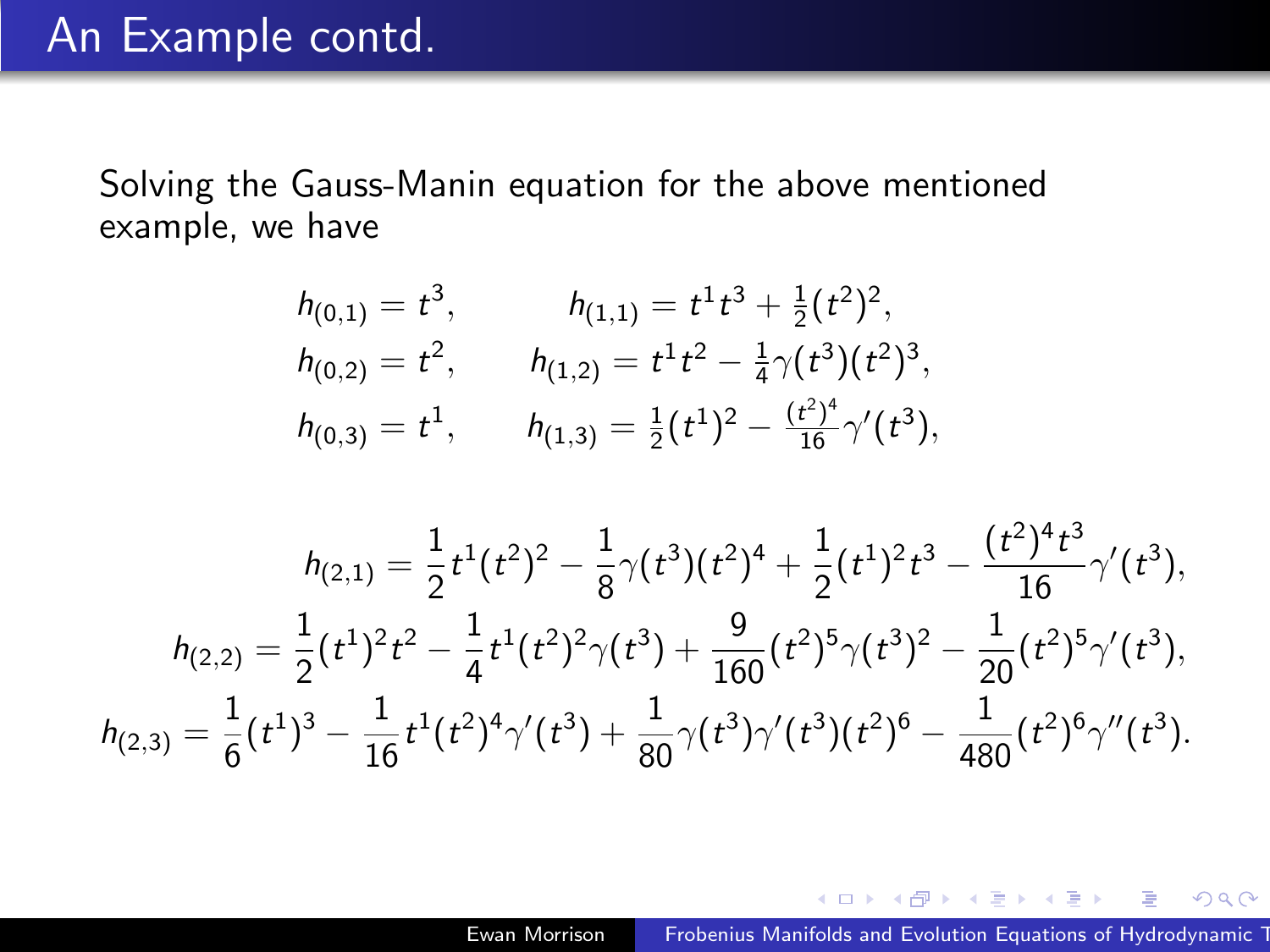An evolution equation of hydrodynamic type is of the form

$$
u_{,T}=M(u)u_{,X},\qquad \qquad (15)
$$

where  $M(u)$  is some  $n \times n$  matrix of functions of u, and not its derivatives. The eigenvalues of the matrix  $M$  are known as the characteristic speeds.

An example of such an equation is the *dispersionless* or quasiclassical limit of the Korteweg de Vries equation:

$$
u_{,\mathcal{T}} = \frac{3}{2}uu_{,\mathcal{X}}\,. \tag{16}
$$

In this case,  $M(u) = \frac{3}{2}u$ .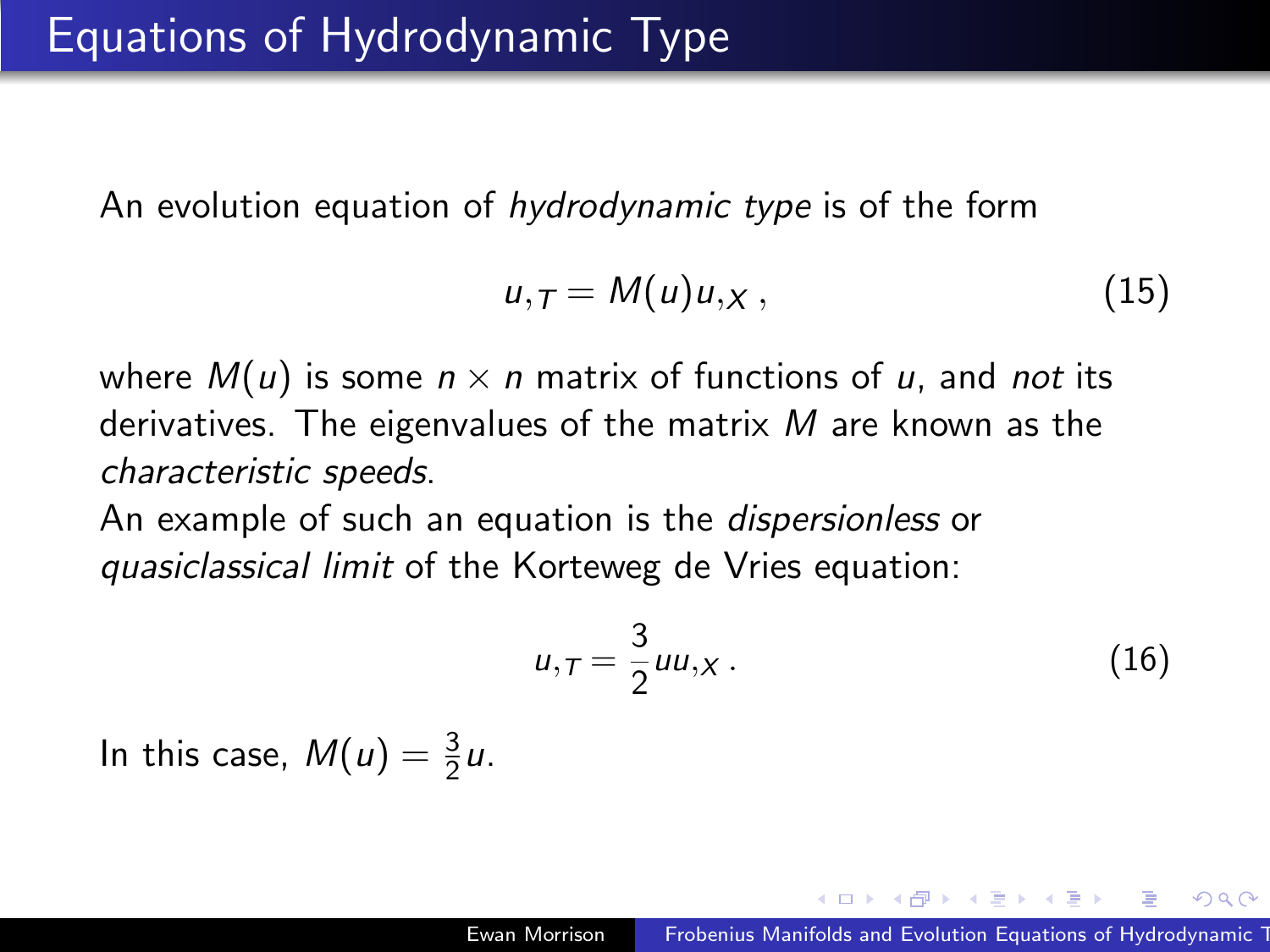Let  $M$  be a manifold with a set of local coordinates  $(t^1,...,t^N).$ Regard the coordinates as functions of some parameter  $X$ ,  $t^{\alpha} = t^{\alpha}(X)$ . We define on M a Poisson bracket of differential geometric type,

<span id="page-14-0"></span>
$$
\{H_{(n,\varepsilon)},H_{(m,\nu)}\}=\int_{S^1}\frac{\delta H_{(n,\varepsilon)}}{\delta t^\alpha}\left(\eta^{\alpha\beta}\frac{d}{dX}+b^{\alpha\beta}_{\kappa}t^{\kappa},X\right)\frac{\delta H_{(m,\nu)}}{\delta t^\beta}dX,\tag{17}
$$

where the functional densities for  $H_{(n,\varepsilon)}$  depend on t and not its derivatives. Indeed, we define

$$
H_{(n,\varepsilon)}=\int_{S^1}h_{(n,\varepsilon)}(t)dX.
$$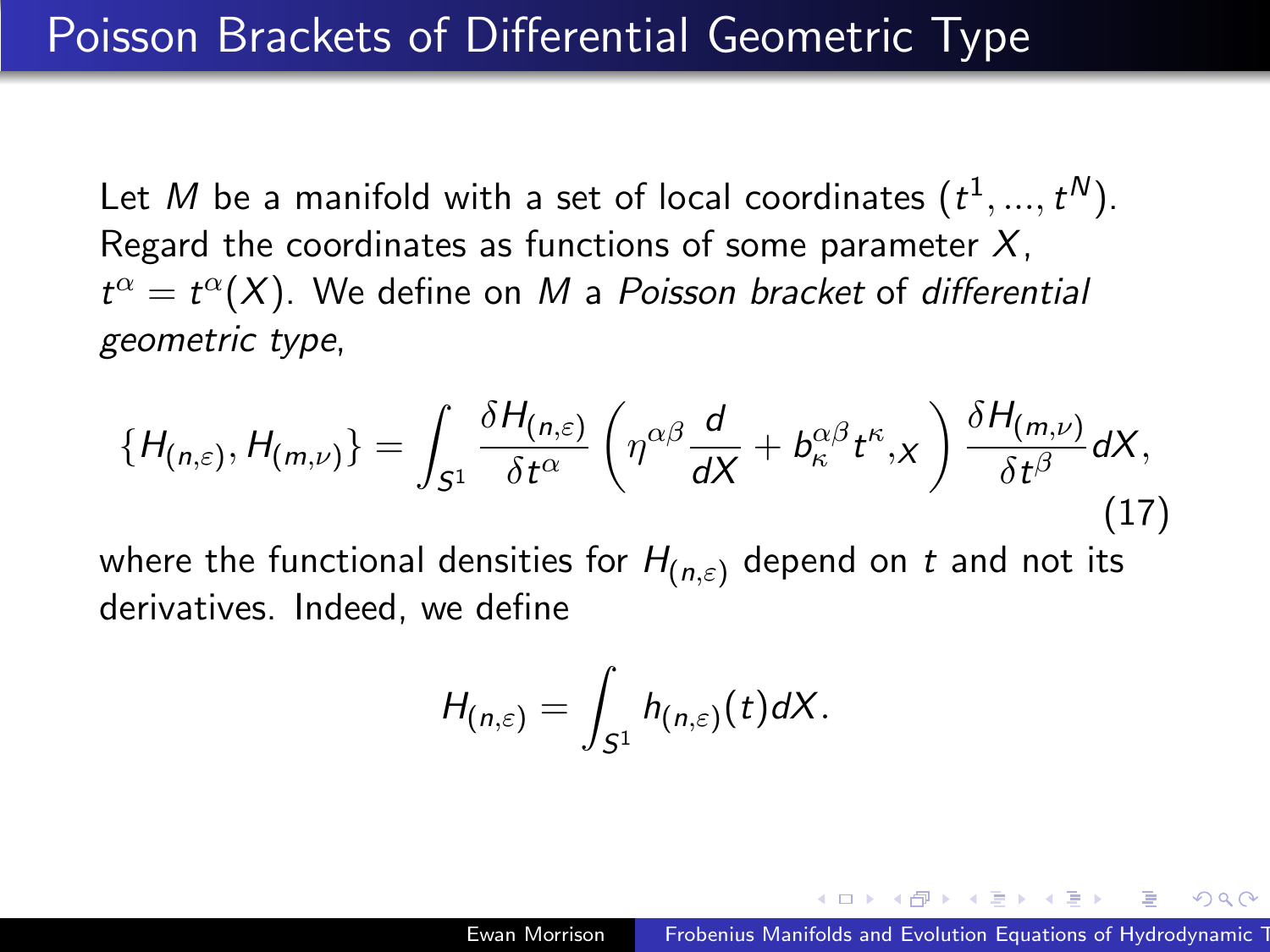## $Frobenius$  Manifolds  $\rightarrow$  Equations of Hydrodynamic Type

Such brackets were first studied by Dubrovin and Novikov ( $\approx$ '89). As the name suggests, they realized that properties of the brackets depended on differential geometric structure on the target space M.

In particular:

- $\bullet$  For  $\eta^{\alpha\beta}$  non-degenerate on  $M$ , the inverse must define a flat metric on M.
- The coefficients  $b^{\alpha\beta}_\kappa$  are related to the Christoffel symbols for this metric via  $b^{\alpha\beta}_\kappa = -\eta^{\alpha\nu}\mathsf{\Gamma}^\beta_{\nu\kappa}$ .

Using the recursion relation [\(14\)](#page-11-1) and [\(17\)](#page-14-0), we construct the equations of hydrodynamic type

$$
\frac{dt^{\alpha}}{dT_{(n,\varepsilon)}}=\lbrace t^{\alpha},H_{(n,\varepsilon)}\rbrace=\underbrace{\eta^{\alpha\nu}c_{\nu\sigma}^{\kappa}\partial_{\kappa}h_{(n-1,\varepsilon)}}_{(M_{(n,\varepsilon)}(t))^{\alpha}\sigma}\frac{dt^{\sigma}}{dX}.
$$
 (18)

ねゃ マミャマミャ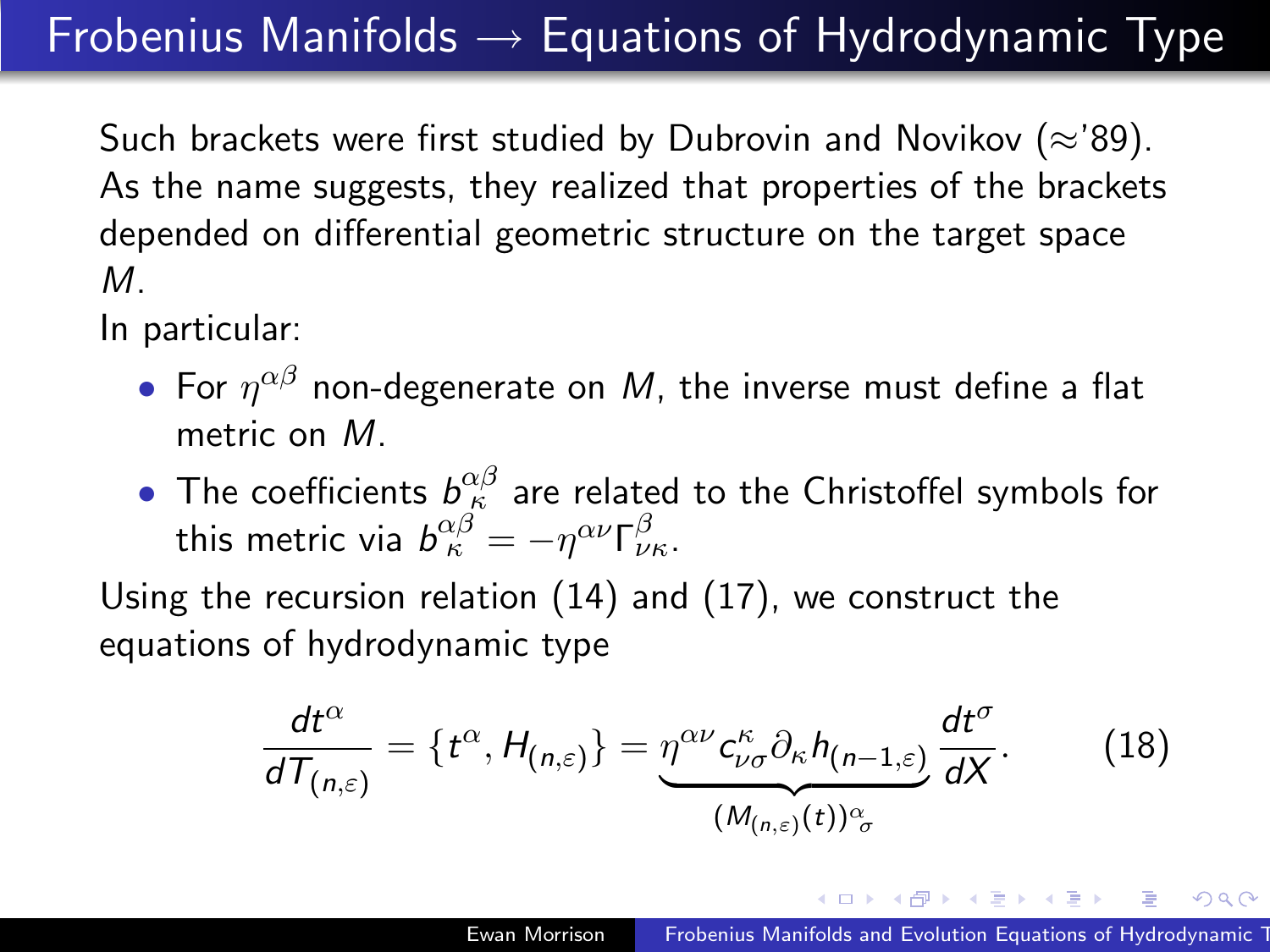### Symmetries of the WDVV Equations

A symmetry of WDVV is a map from one solution  $\ddot{F}$  to another  $\ddot{F}$ . Of interest to us here will be the so-called inversion symmetry I:

$$
\hat{t}^{1} = \frac{1}{2} \frac{t_{\sigma} t^{\sigma}}{t^{N}}, \quad \hat{t}^{\alpha} = \frac{t^{\alpha}}{t^{N}} \text{ (for } \alpha \neq 1, N), \quad \hat{t}^{N} = -\frac{1}{t^{N}},
$$
  

$$
\hat{F}(\hat{t}) = (\hat{t}^{N})^{2} F\left(\frac{1}{2} \frac{\hat{t}_{\sigma} \hat{t}^{\sigma}}{\hat{t}^{N}}, -\frac{\hat{t}^{2}}{\hat{t}^{N}}, \dots, -\frac{\hat{t}^{N-1}}{\hat{t}^{N}}, -\frac{1}{\hat{t}^{N}}\right) + \frac{1}{2} \hat{t}^{1} \hat{t}_{\sigma} \hat{t}^{\sigma}, \quad (19)
$$
  

$$
\hat{\eta}_{\alpha\beta} = \eta_{\alpha\beta}.
$$

<span id="page-16-0"></span>I is an involution up to sign. Health warning: These transformations are not tensorial! But they are almost: One can show that, for example

$$
\hat{c}_{\alpha\beta\gamma} = (t^N)^{-2} \frac{\partial t^\lambda}{\partial \hat{t}^\alpha} \frac{\partial t^\mu}{\partial \hat{t}^\beta} \frac{\partial t^\nu}{\partial \hat{t}^\gamma} c_{\lambda\mu\nu}.
$$
 (20)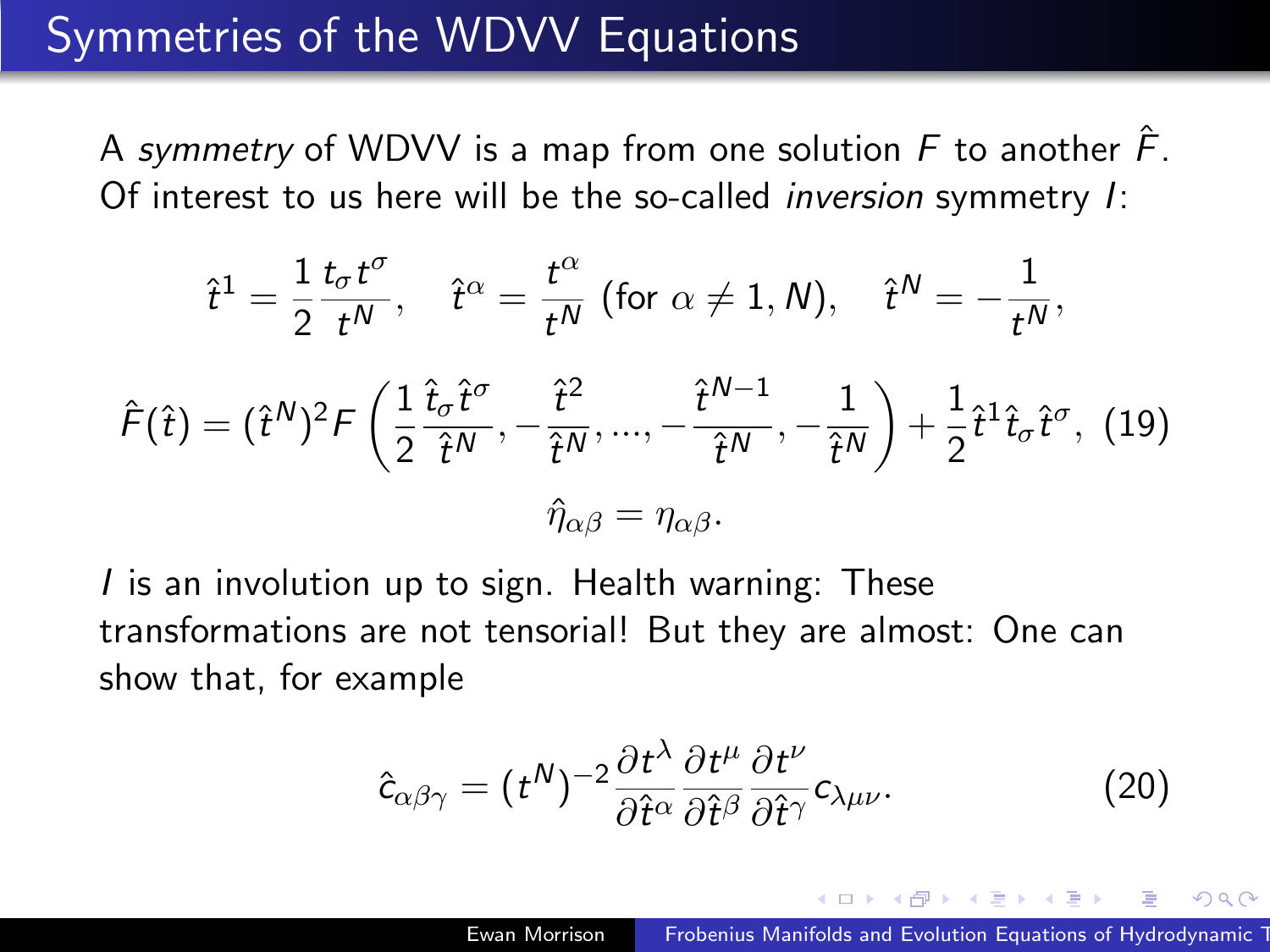Within the solution space of WDVV, there are functions  $F$  that lie at a fixed point of I. For example, consider the free energy of the above mentioned example:

$$
F = \frac{1}{2}(t^1)^2 t^3 + \frac{1}{2}t^1(t^2)^2 - \frac{(t^2)^4}{16}\gamma(t^3).
$$
 (21)

Using [\(19\)](#page-16-0), one can show that

$$
\hat{\mathcal{F}} = \frac{1}{2}(\hat{t}^{1})^{2}\hat{t}^{3} + \frac{1}{2}\hat{t}^{1}(\hat{t}^{2})^{2} - \frac{(\hat{t}^{2})^{4}}{16}\gamma(\hat{t}^{3}).
$$

つくい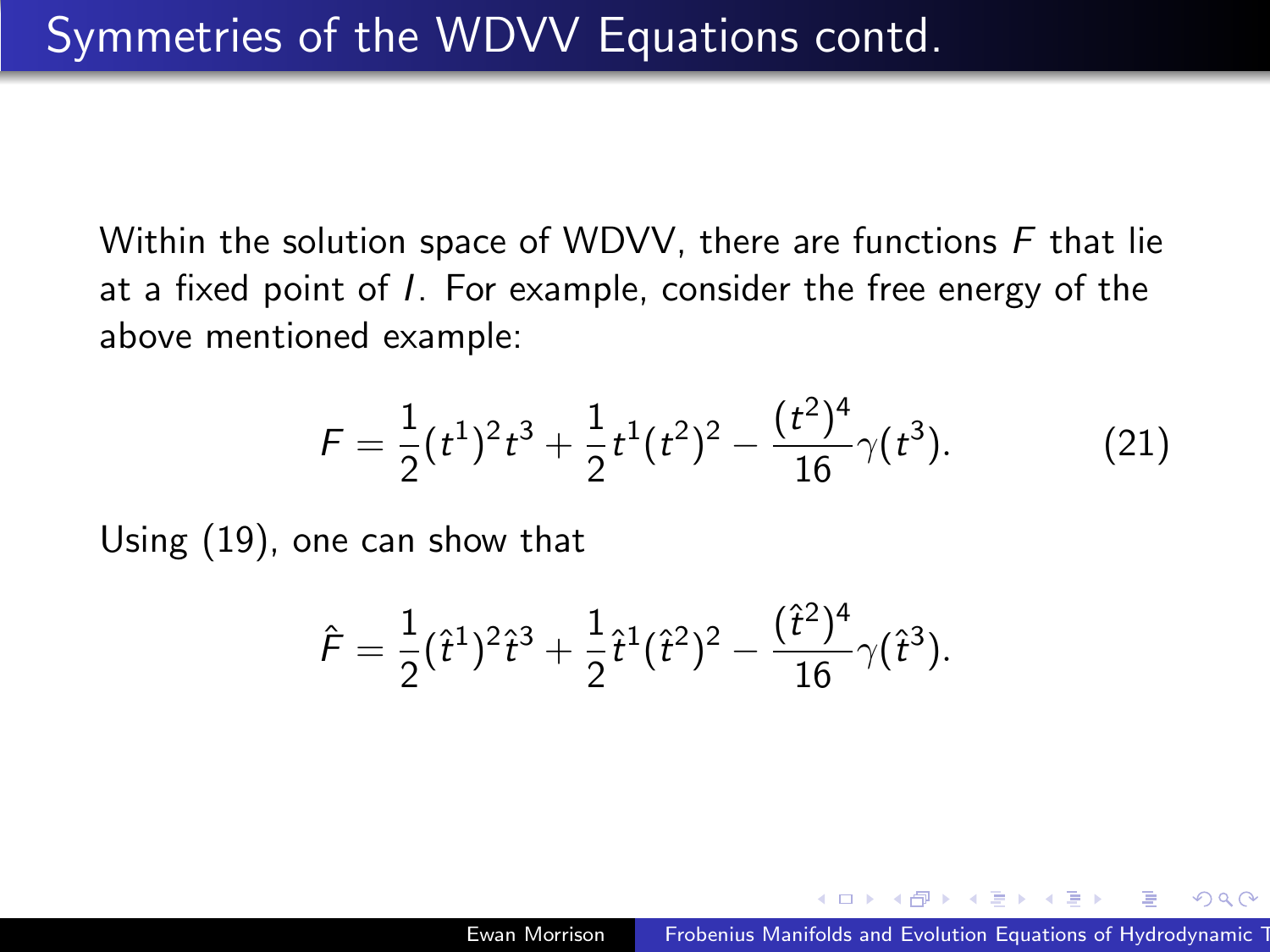A natural question may be to ask how the Hamiltonian densities, and therefore systems of hydrodynamic type are affected by the inversion. Consider our explicit example:

$$
h_{(1,1)}(t^1, t^2, t^3) = t^1 t^3 + \frac{1}{2} (t^2)^2
$$
  
\n
$$
\Rightarrow h_{(1,1)}(\hat{t}^1 + \frac{1}{2} \frac{(\hat{t}^2)^2}{\hat{t}^3}, \frac{\hat{t}^2}{\hat{t}^3}, -\frac{1}{\hat{t}^3}) = (\hat{t}^1 + \frac{1}{2} \frac{(\hat{t}^2)^2}{\hat{t}^3}) (-\frac{1}{\hat{t}^3}) + \frac{1}{2} (\frac{\hat{t}^2}{\hat{t}^3})^2
$$
  
\n
$$
= -\frac{\hat{t}^1}{\hat{t}^3} = -\frac{1}{\hat{t}^3} h_{(0,3)}(\hat{t}^1, \hat{t}^2, \hat{t}^3).
$$

- 4 重 8 34 重 8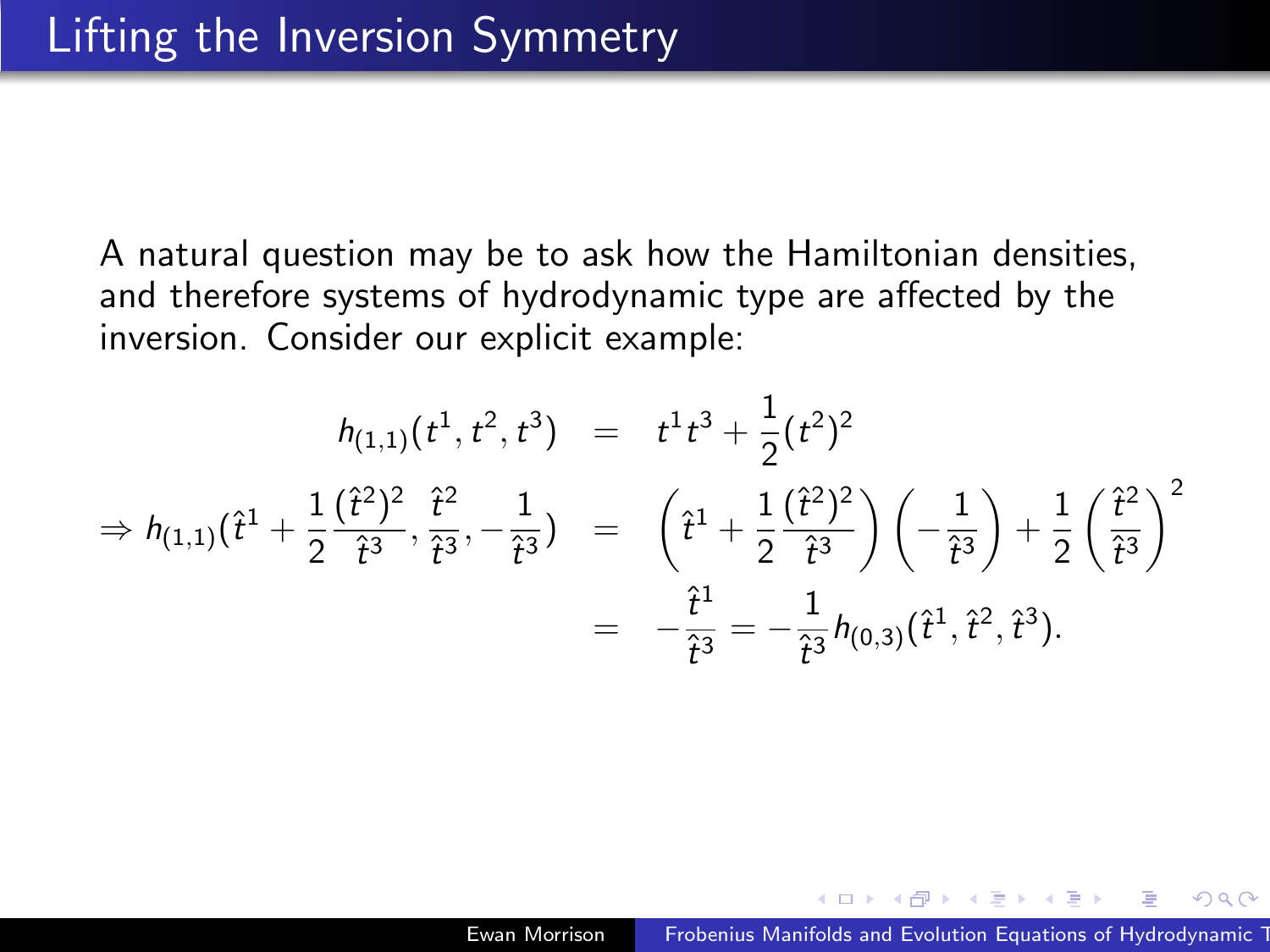#### Lifting the Inversion Symmetry contd.

$$
h_{(1,2)}(t^1, t^2, t^3) = t^1 t^2 - \frac{1}{4} \gamma(t^3) (t^2)^3
$$
  
\n
$$
\Rightarrow h_{(1,2)}(\hat{t}^1 + \frac{1}{2} \frac{(\hat{t}^2)^2}{\hat{t}^3}, \frac{\hat{t}^2}{\hat{t}^3}, -\frac{1}{\hat{t}^3}) = (\hat{t}^1 + \frac{1}{2} \frac{(\hat{t}^2)^2}{\hat{t}^3}) (\frac{\hat{t}^2}{\hat{t}^3}) - \frac{1}{4} \gamma(-\frac{1}{\hat{t}^3}) (\frac{\hat{t}^2}{\hat{t}^3})^3
$$
  
\n
$$
= (\hat{t}^1 + \frac{1}{2} \frac{(\hat{t}^2)^2}{\hat{t}^3}) (\frac{\hat{t}^2}{\hat{t}^3}) - \frac{1}{4} ((\hat{t}^3)^2 \gamma(\hat{t}^3) + 2\hat{t}^3) (\frac{\hat{t}^2}{\hat{t}^3})^3 \text{ Using (8)}
$$
  
\n
$$
= \frac{\hat{t}^1 \hat{t}^2}{\hat{t}^3} - \frac{1}{4} (\hat{t}^3)^2 \gamma(\hat{t}^3) = \frac{1}{\hat{t}^3} h_{(1,2)}(\hat{t}^1, \hat{t}^2, \hat{t}^3).
$$

∢ 重 ≯

つくへ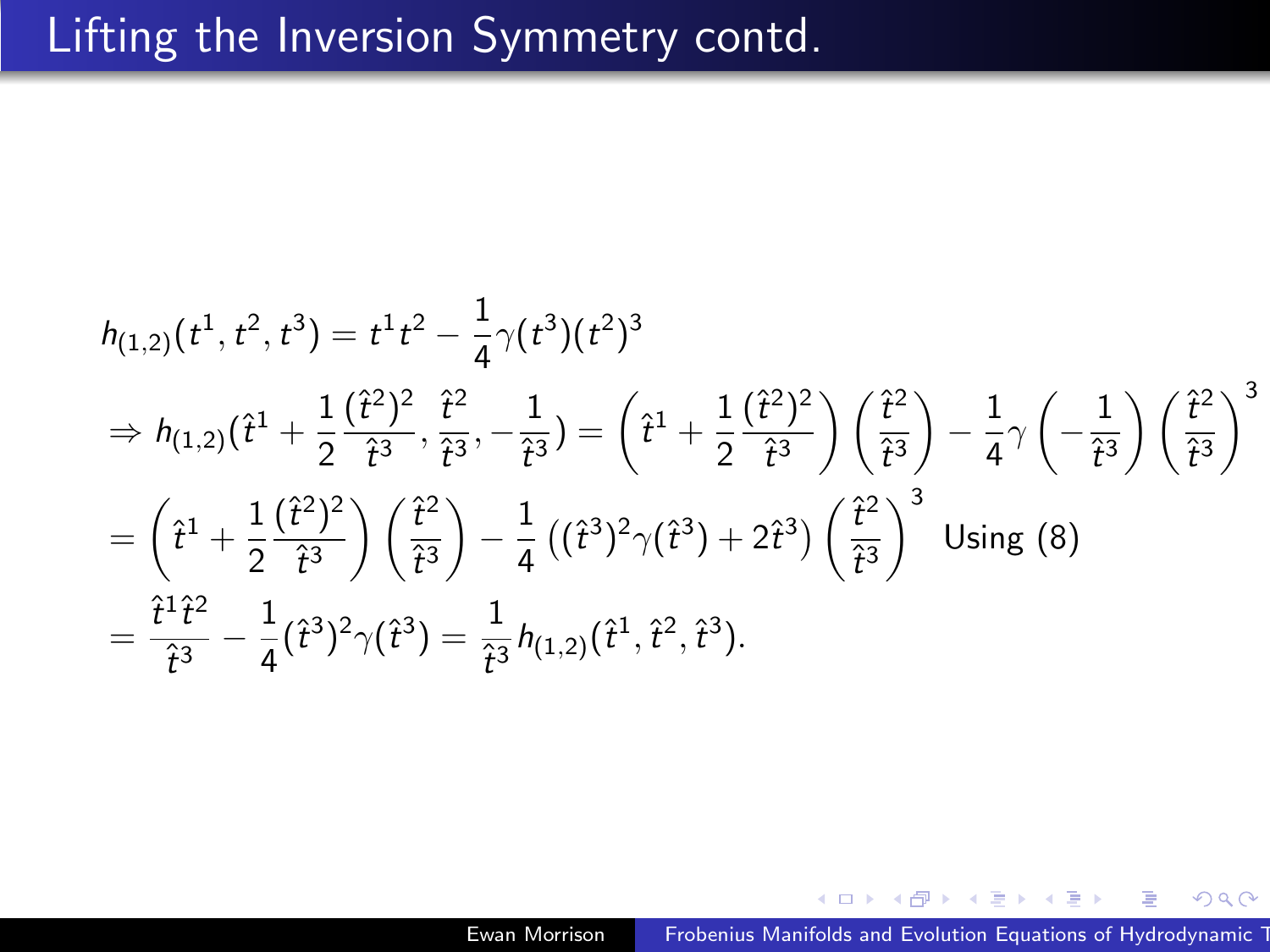In general, for the current example, we observed the following pattern:

$$
h_{(n,\alpha)}(\hat{t}^1+\frac{1}{2}\frac{(\hat{t}^2)^2}{\hat{t}^3},\frac{\hat{t}^2}{\hat{t}^3},-\frac{1}{\hat{t}^3})=\pm\frac{1}{\hat{t}^3}h_{(\tilde{n},\tilde{\alpha})}(\hat{t}^1,\hat{t}^2,\hat{t}^3),\qquad(22)
$$

where

$$
\tilde{n} = \begin{cases}\n n+1, & \text{if } \alpha = 3, \\
n, & \text{if } \alpha = 2, \\
n-1, & \text{if } \alpha = 1,\n\end{cases}\n\qquad\n\tilde{\alpha} = \begin{cases}\n 1, & \text{if } \alpha = 3, \\
\alpha, & \text{if } \alpha = 2, \\
3, & \text{if } \alpha = 1,\n\end{cases}\n\qquad\n\pm = \begin{cases}\n +, & \text{if } \alpha = 2, \\
-, & \text{else.}\n\end{cases}
$$
\n
$$
(23)
$$

医毛毛 医三角

 $QQ$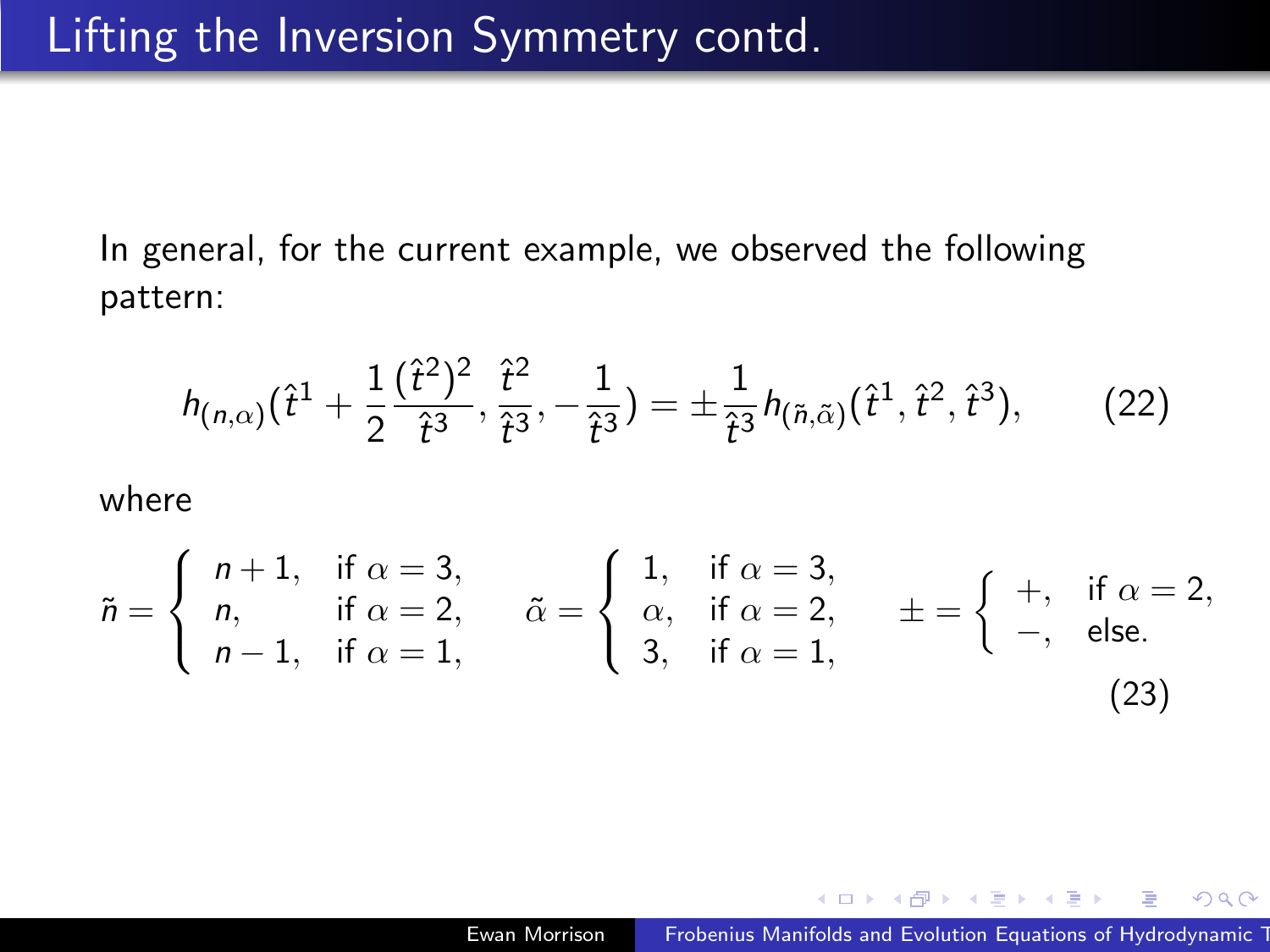#### A Diagram...



メロメ メ御 メメ きょくきょう

 $\equiv$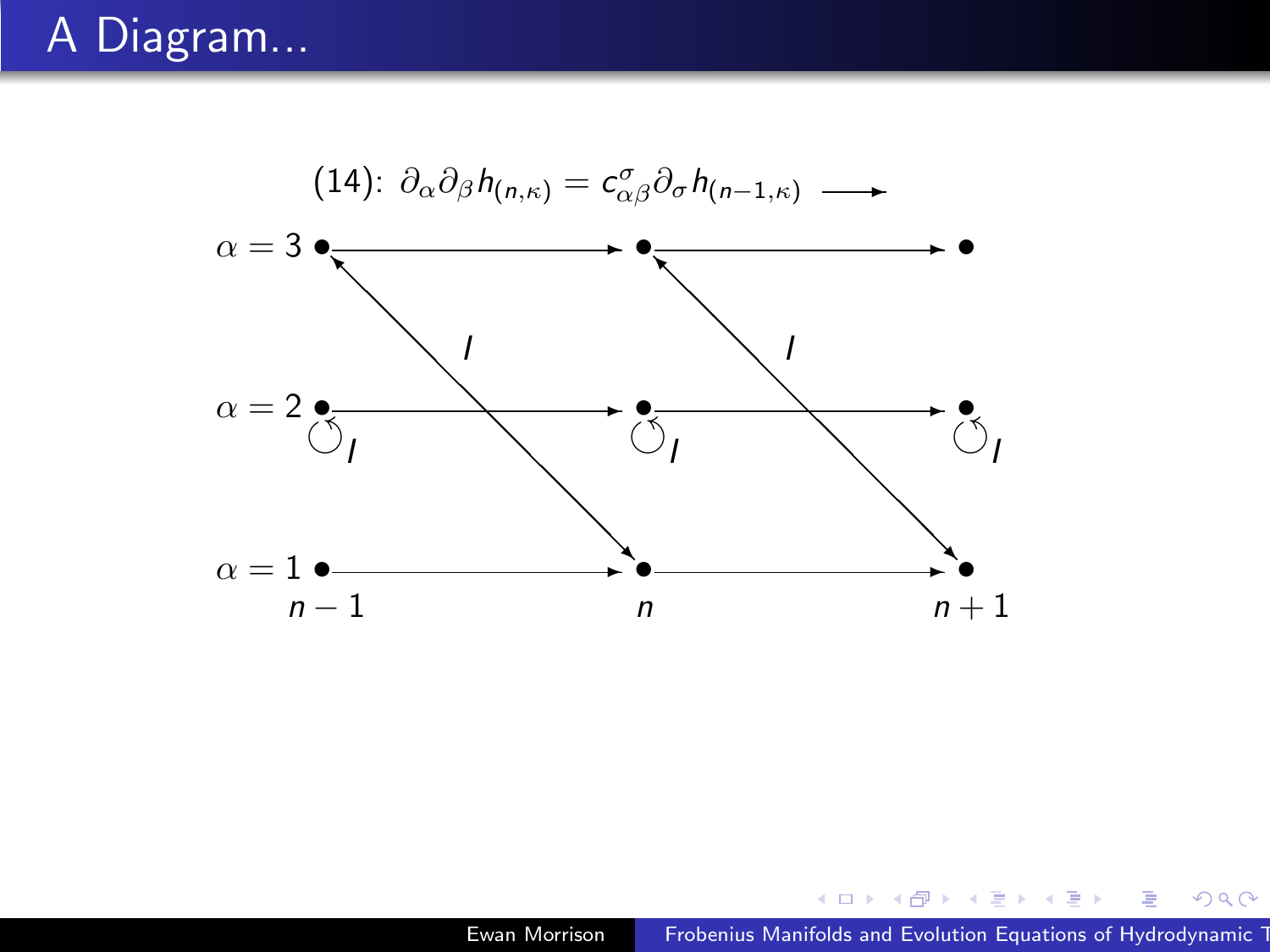We found this pattern to hold in general, not just for solutions of WDVV lying at fixed points:

<span id="page-22-0"></span>
$$
h_{(n,\alpha)}(\hat{t}^1+\frac{1}{2}\frac{(\hat{t}^2)^2}{\hat{t}^N},\frac{\hat{t}^2}{\hat{t}^N},...,\frac{\hat{t}^{N-1}}{\hat{t}^N},-\frac{1}{\hat{t}^N})=\pm\frac{1}{\hat{t}^N}h_{(\tilde{n},\tilde{\alpha})}(\hat{t}^1,\hat{t}^2,...,\hat{t}^N),
$$
\n(24)

where

$$
\tilde{n} = \begin{cases}\n n+1, & \text{if } \alpha = N, \\
n, & \text{if } \alpha \neq 1, N, \\
n-1, & \text{if } \alpha = 1,\n\end{cases}\n\qquad\n\begin{cases}\n 1, & \text{if } \alpha = N, \\
\alpha, & \text{if } \alpha \neq 1, N, \\
3, & \text{if } \alpha = 1,\n\end{cases}\n\qquad\n\begin{cases}\n +, & \text{if } \alpha \neq 1, N, \\
-, & \text{else.}\n\end{cases}
$$
\n
$$
(25)
$$

Proof consists of showing that the formulae [\(24\)](#page-22-0) satisfies the inverted version of the recursion relations [\(14\)](#page-11-1).

 $\mathbb{R}^d \times \mathbb{R}^d \xrightarrow{\mathbb{R}^d} \mathbb{R}^d \times \mathbb{R}^d \xrightarrow{\mathbb{R}^d} \mathbb{R}^d$ 

 $QQ$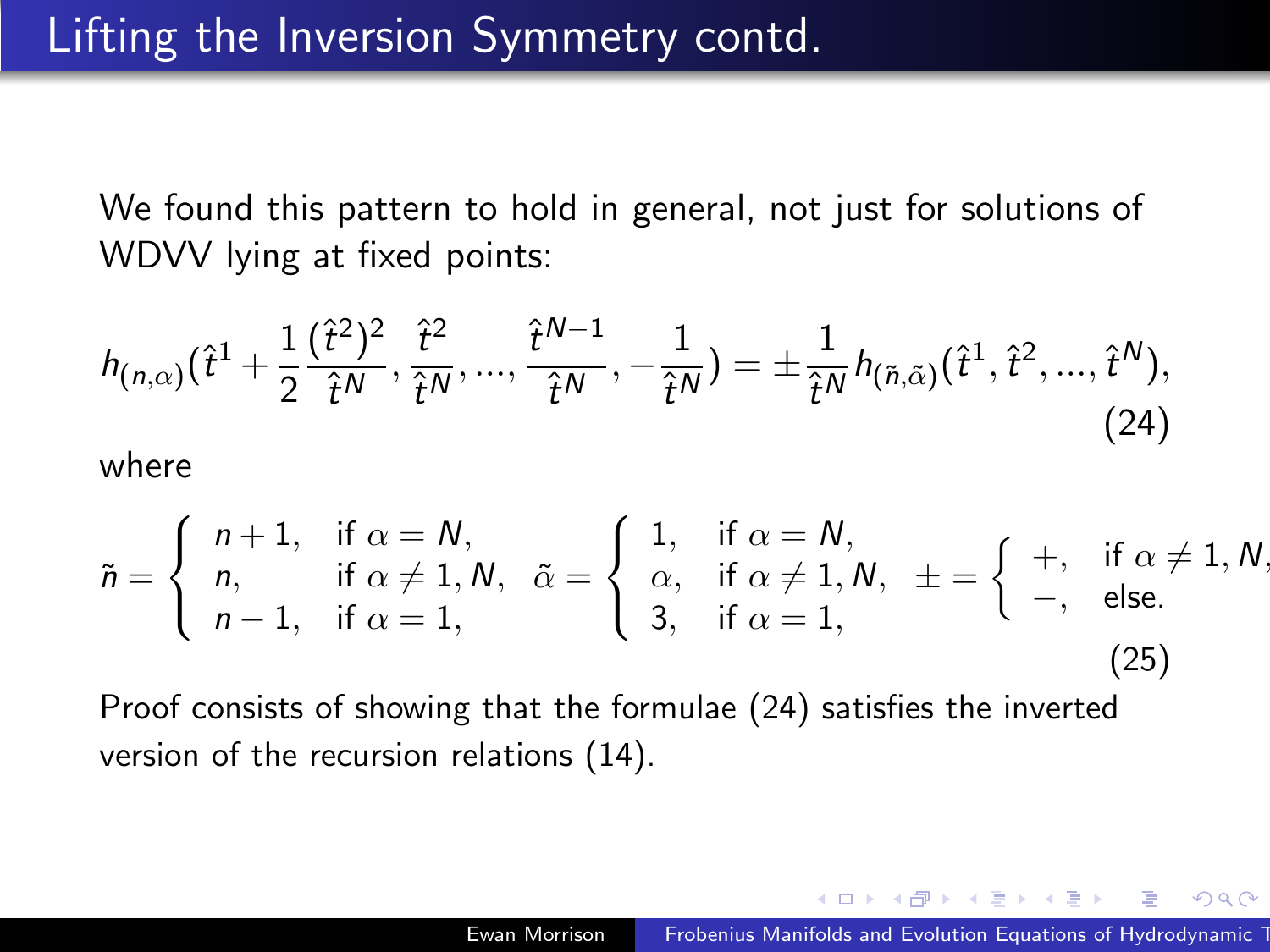Given that the respective flows were defined via

$$
\frac{dt^{\alpha}}{dT_{(n,\varepsilon)}}=\lbrace t^{\alpha},H_{(n,\varepsilon)}\rbrace=\underbrace{\eta^{\alpha\nu}c^{\kappa}_{\nu\sigma}\partial_{\kappa}h_{(n-1,\varepsilon)}}_{(M_{(n,\varepsilon)}(t))^{\alpha}_{\sigma}}\frac{dt^{\sigma}}{dX},\qquad(26)
$$

and we now know how the Hamiltonian densities are mapped under I, the symmetry lifts also to the flows:

$$
M_{(n,\alpha)}((\hat{t}^{1}+\frac{1}{2}\frac{(\hat{t}^{2})^{2}}{\hat{t}^{N}},\frac{\hat{t}^{2}}{\hat{t}^{N}},...,\frac{\hat{t}^{N-1}}{\hat{t}^{N}},-\frac{1}{\hat{t}^{N}}))=\pm \hat{M}_{(\tilde{n},\tilde{\alpha})}(\hat{t})\mp \hat{h}_{(\tilde{n}-1,\tilde{\alpha})}(\hat{t})\mathbf{1},
$$
\nwhere  $\tilde{n}, \tilde{\alpha}$  and  $\pm = -(\mp)$  are as above. (27)

 $\mathcal{A} \xrightarrow{\sim} \mathcal{B} \rightarrow \mathcal{A} \xrightarrow{\sim} \mathcal{B}$ 

 $\Omega$